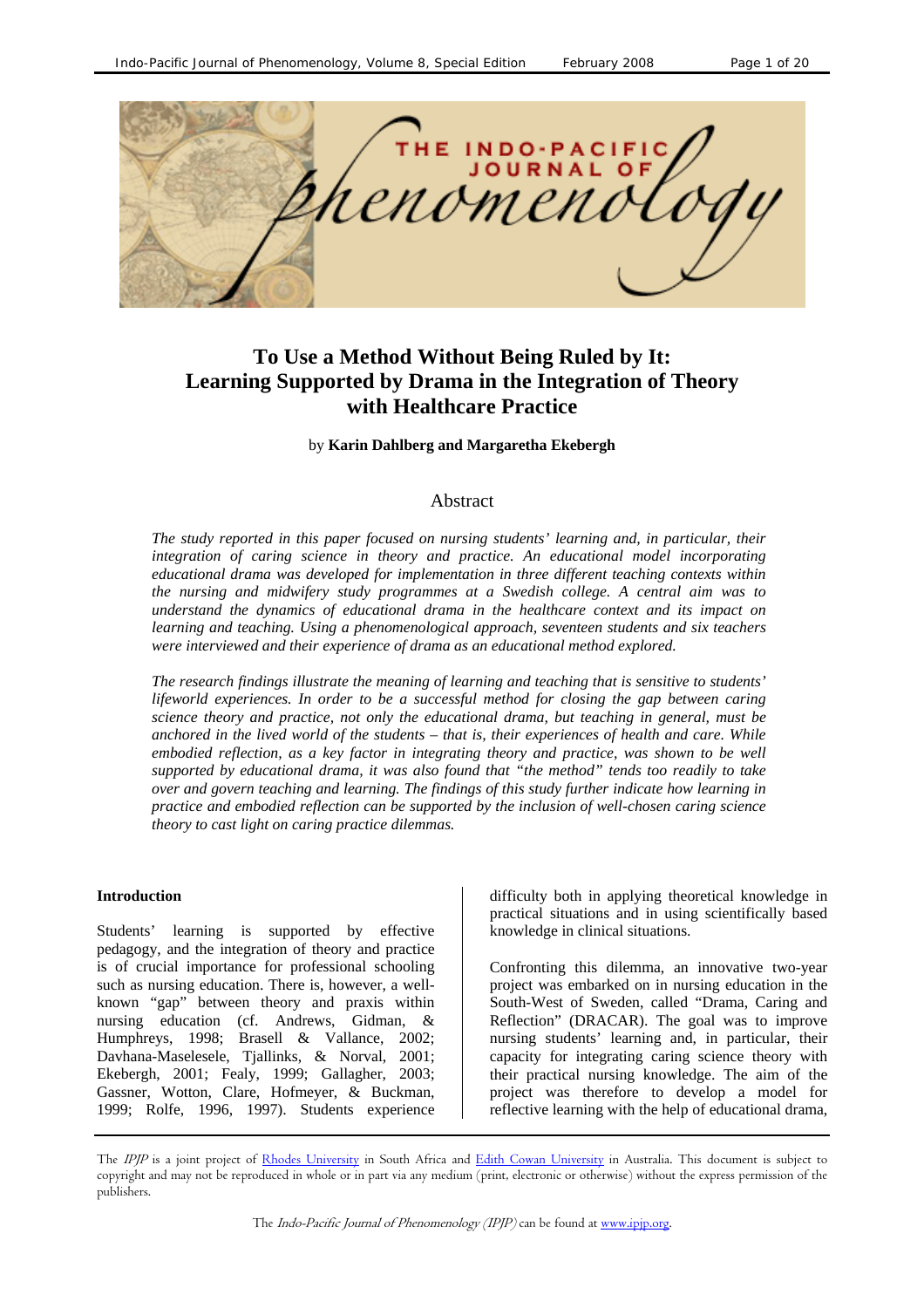as well as to apply this model in the nursing programme (see Ekebergh, Lepp, & Dahlberg, 2004). The project also included an analysis of how students and teachers experienced and employed this educational method, which is the focus of this paper.

# **An Educational Idea in the Field of Caring**

The project was inspired by the idea of uniting the best of caring science theory, healthcare practice and nursing. We saw that mutual encounters between theory and practice were needed, as it is not desirable for theory to be forced upon practice, or vice versa. We proceeded from the assumption that the embryo of learning caring science theory must come from concrete caring situations and be complemented by theoretical reflection sessions. We also wanted the learning to be patient- and lifeworld-oriented, which is the focus of caring science (cf. Dahlberg & Dahlberg, 2003). However, in healthcare, for instance in Sweden, practice more generally tends to be oriented towards patients as diagnoses, and the lifeworld as well as the everyday world of activities are often neglected. One aim was therefore to see if it was possible to modify caring science theory in such a way that it was applicable to healthcare and supported patient-oriented caring practices.

A starting point was therefore to develop a model for learning that was experience-based and that would encourage students' development of an integrative, reflective and patient-oriented attitude. We chose educational drama as the basis for our model. This form of learning seemed to make both the patient perspective and caring science knowledge visible. An aim was to let educational drama bring theoretical caring knowledge to life and provide scope for theoretical reflection on experiences emanating from caring practice (cf. Ekebergh et al., 2004). The teachers in our project were educated in the use of drama and a reflective teaching and learning approach by a licensed drama teacher with a PhD in pedagogy.

In educational drama, students work mainly with roleplay and improvisations, or other group situations in which their reflections are supported (Lepp, 1998). As well as integrating theory and practice with the method of drama, the main objectives of the method included designing appropriate drama exercises to develop individuals' understanding of each other in terms of, for instance, intercultural understanding and how to handle interpersonal conflict. Learning supported by drama is related to the students' ability to work with the imaginary, that is, "as if" situations (Lepp, 1998). Besides role-play and improvisations, other examples of drama activities include creating figures, painting and using symbols or words in the

form of narratives. Drama inspires the participants to be curious, investigative and eager to understand different perspectives on a phenomenon better. In our project, the participants could work with patient perspectives as well as various carer perspectives (Ekebergh et al., 2004).

In learning that is supported by drama there is an emphasis on reflection, which is of value in relation to all kinds of knowledge development, and not least so in situations reliant on "tacit knowledge" (Bengtsson, 1993; Ekebergh, 2001; Johns, 1998; Polanyi, 1966; Schön, 1995). Drama encourages participant reflection and the distancing of oneself and one's knowledge in dialogues (or polylogues) with fellow students in a group and with a teacher (or drama leader).

We chose to build the practice of drama on a phenomenological epistemological foundation, including conceptions of the lifeworld and embodiedness (cf. Bengtsson, 1993; Dahlberg, Dahlberg, & Nyström, 2008; Husserl, 1939/1973; Merleau-Ponty, 1945/ 1995). The lifeworld perspective was, in this case, formed by the nursing students in caring situations, with the patients and their perspective in focus. These lived caring situations could, for example, be fictionalised for learning, reflection and cultivation, as well as be related to caring concepts and theories, all depending on the context of care. Consequently, the learning process incorporated both the teaching substance and the students' lifeworld perspective, which were integrated and developed through the use of educational drama.

# **Implementation of the Educational Project**

The preliminary model for reflective learning with drama was developed further in a process of continuous evaluation during the on-going project (Ekebergh et al., 2004), and it was tried within three different teaching contexts in the nursing programme. Initially the education model was put into practice in a theoretical teaching setting, which is less complex than the clinical teaching setting. The students brought experiences from clinical situations to group sessions, and the starting point was the students' experiences of care, with the focus on caring relationships. The experienced caring event was reflected upon in groups and related to caring theory using drama.

After a trial period of one term, the model was evaluated and the revised model was implemented in the theoretical educational setting for the full twoyear duration of the project. After evaluation, the reflective learning model was also used in two

The IPJP is a joint project of Rhodes University in South Africa and Edith Cowan University in Australia. This document is subject to copyright and may not be reproduced in whole or in part via any medium (print, electronic or otherwise) without the express permission of the publishers.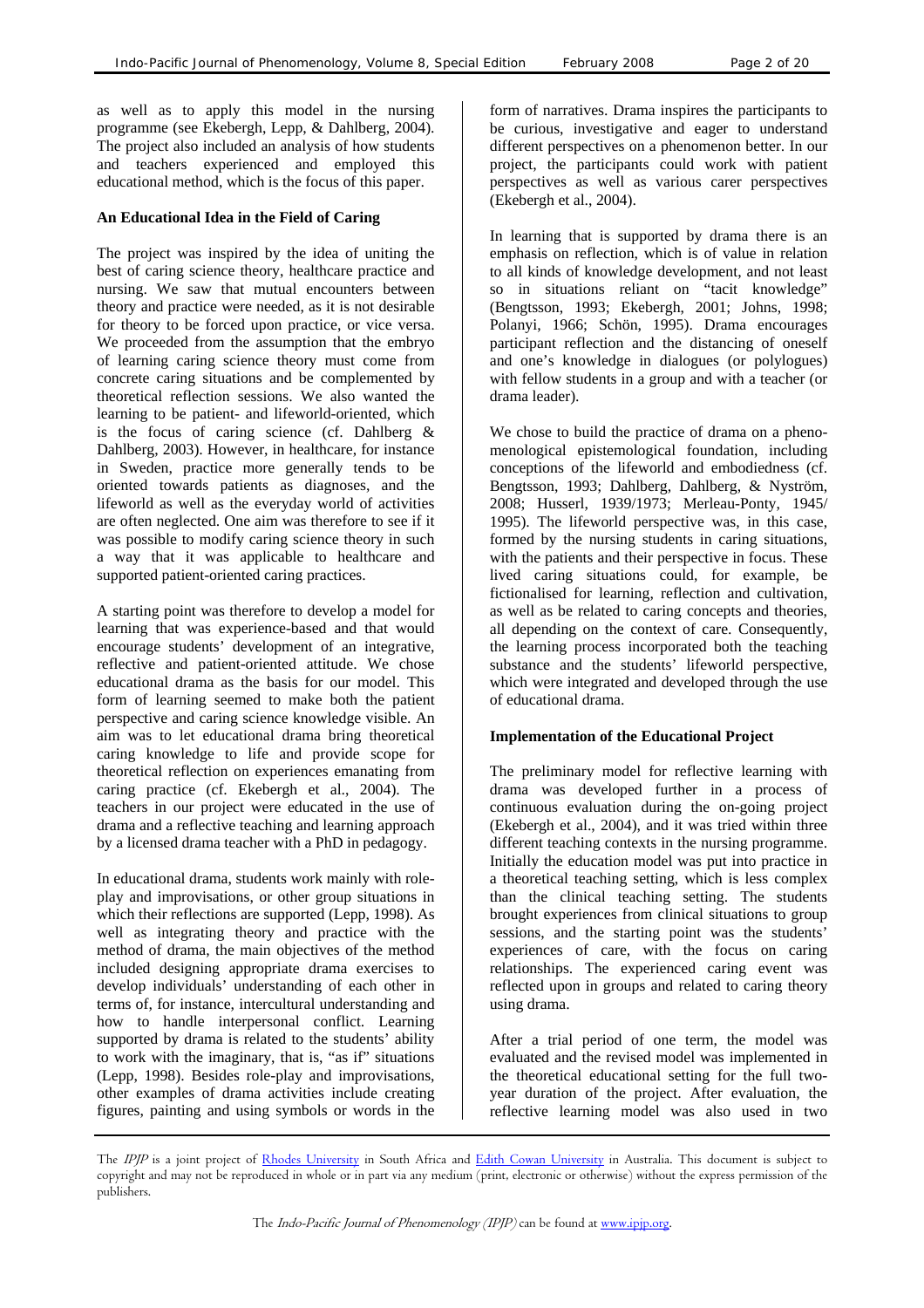different contexts of care. The first was an emergency care setting in which students conducted their clinical studies. In emergency care, specific demands on caring and caring relationships are made. Nursing students meet patients and relatives for a short period of time in an environment that is characterized by a high work-rate. Furthermore, a medical view dominates in this area of care, which is also characterized by the presence of high technology. This contributes to raising ethical questions that relate to the patients and their suffering.

The second care context in which the model was implemented was an educational ward, where particularly favourable learning conditions exist, insofar as all staff are highly educationally motivated. It was anticipated that, in this context, we could optimize the connection between theory and practice, and thereby improve the learning model.

From the start of the project, 48 students met in groups of eight, each group with its own teacher. The six teachers met eight times per term with two advisors. One advisor provided support in the educational subject, caring science. To these meetings the teachers could bring educational problems they had encountered in the teaching of caring science. The other advisor was a licensed drama teacher, who supported the teachers in their application of the drama method. She could, for example, teach them new drama activities that addressed the educational problems experienced.

The project, including the research, meets all the relevant ethical demands, with all the ethically required permissions and consents duly obtained.

# **A Phenomenological Research Approach**

After two years of implementation, the project was closely studied with the overall aim of seeing how the educational model influences learning and teaching in the context of caring science and nursing education. The research study is an example of reflective lifeworld research (Dahlberg & Dahlberg, 2003, 2004; Dahlberg, 2006a, 2006b; Dahlberg et al., 2008). The approach is based mainly on the phenomenology of Husserl and Merleau-Ponty, and implies:

## **(i) Phenomenon Sensitive Methods**

We chose to conduct open-ended interviews with both students and teachers. The interviewees were asked to describe their lived experiences of the focal phenomenon – *Learning and teaching using educational drama in nursing education*. They were encouraged to give examples that illustrated their narratives, to "tell more" and to elaborate in as much

detail as much as possible on the nuances and different aspects of their educational experiences.

The analysis of the data was aimed at describing the phenomenon's essential meaning structure, including its variations and nuances (Dahlberg, 2006a).

## **(ii) "Bridling" the Researchers' Evolving Understanding**

As a phenomenological researcher, one adopts an attitude that is characterized by a will to be ruled by the phenomenon, and not by one's pre-understanding, theories or other preconceptions. The aim is to not make indefinite meanings definite too soon, and to problematize the emerging meanings. In line with Merleau-Ponty (1945/1995), we would define "bridling" as a reflective stance that helps us "slacken" the firm intentional threads that make up the lifeworld and tie us to the world. We do not want to cut these intentional lifeworld threads off, because losing them is the same as losing meaning, to lose life; but we must, as Merleau-Ponty encourages us to do first of all, not only recognize these threads, but also try to loosen them up a little in order to give us that elbow-room that we need to see what is happening when we set out to understand phenomena and their meanings.

While practising the approach of reflective lifeworld research (RLR), we early on began using the term "bridling" as a substitute for the phenomenological term "bracketing", which we found to be too narrow and inclined to push understanding in the wrong direction. With "bridling" we cover the same understanding as with "bracketing" in terms of adopting a critical stance towards our preunderstanding, but go further by also covering the whole process of understanding, and thereby we escape the too narrow focus on only preunderstanding (Dahlberg, 2006; Dahlberg et al., 2008).

All six teachers that participated in the project were interviewed (KD). A location outside the college was chosen, a tape-recorder was used, and the interviews were transcribed verbatim. Each interview lasted about 45 minutes. The teachers were encouraged to describe both their teaching in the project in general and teaching situations that they had found particularly important. With the lived experience in mind, the teachers were encouraged to describe their teaching, their experiences of it, and how they were affected by this kind of teaching, for example, in relation to other experiences of teaching.

Of the 48 participating students, 17 were interviewed (ME). The students were drawn from all three

The IPJP is a joint project of Rhodes University in South Africa and Edith Cowan University in Australia. This document is subject to copyright and may not be reproduced in whole or in part via any medium (print, electronic or otherwise) without the express permission of the publishers.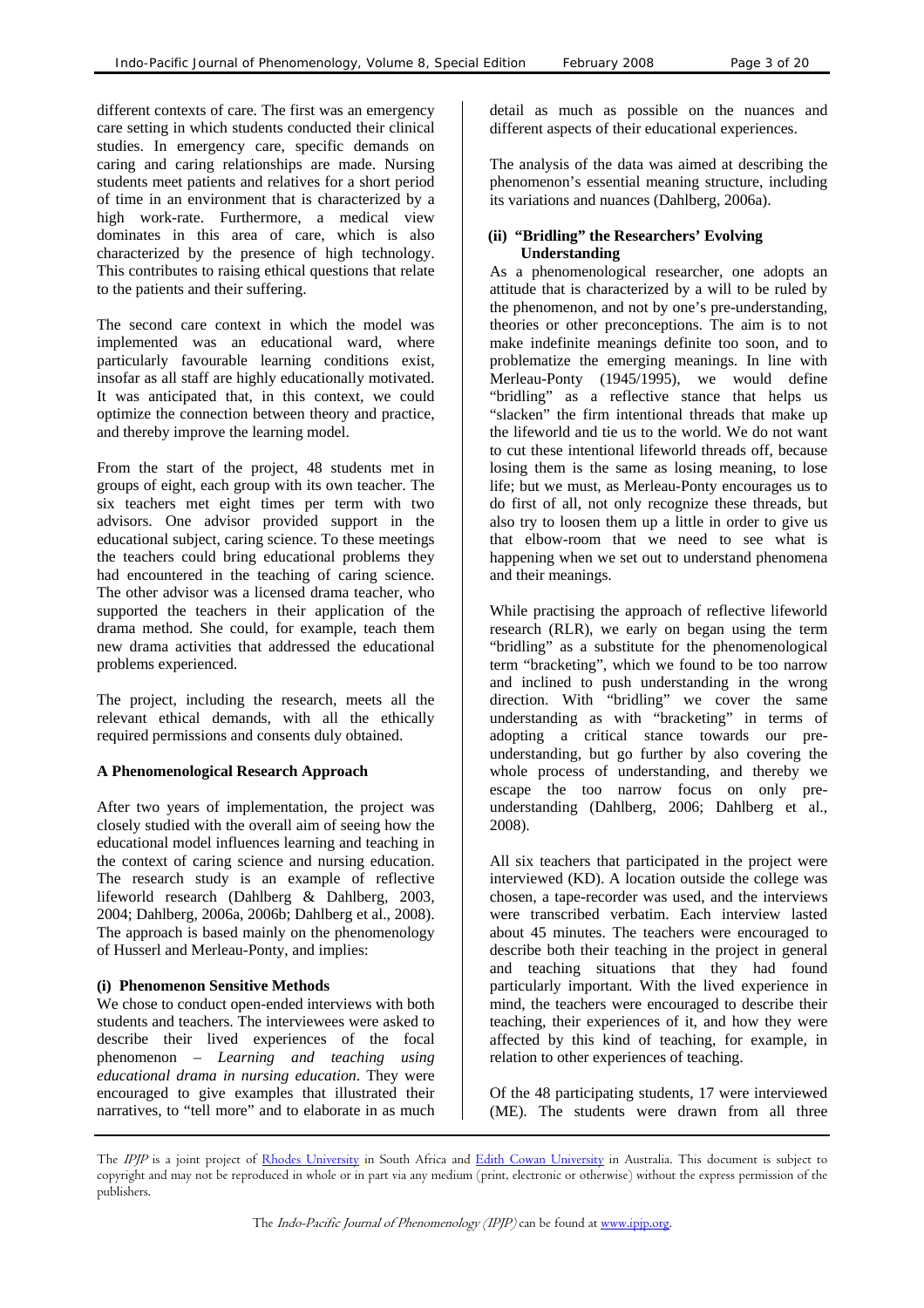educational contexts and all six groups, and intentionally represented both those who were positive and those who were negative about the project. Two of the interviewed students had cancelled their participation in the project after one semester and one year respectively. The interviews were carried out at the nursing college and each lasted between thirty minutes and one hour. The students were requested to describe positive as well as negative experiences of learning events. They were also encouraged to reflect on the importance of their learning (both positive and negative aspects) in relation to their growth and learning process, and the integration of caring science in theory and practice.

All the interviews were tape-recorded and transcribed verbatim. The analysis followed the guidelines of the RLR approach (Dahlberg et al., 2008). The transcribed interviews were analyzed for meaning, with the ultimate aim being to describe a general structure of meanings that constitute and characterize the focal phenomenon. The analysis was carried out with open-ended, "bridled" interrogative methods using the various descriptions. The process, which is characterized as both an analysis and a synthesis, can be seen as a dynamic approach to data in which one meaning temporarily emerges as a figure against the rest of the material as background. The next moment, another meaning is a figure, and the meaning that recently was a figure is now part of the background. This method enables the structure of essential meaning to emerge and be described more fully (Dahlberg, 2006a).

A goal of research of this nature is to reveal essential shortcomings in caring. meanings as well as the phenomenon's many nuances and variations of meaning, and to relate the general meaning to the particular. Initially, in the outline of the findings that follows, the description of the essence of the phenomenon is presented. This thematic synthesis is intended to characterize the phenomenon in a more general way than is later on presented in the analysis of the constituent themes. The essential meanings should also be seen as a background to the particular and more individual meanings. Excerpts from the interviews illuminate the various experiences and give individual voice to the informants. Some variations are not uniquely characteristic of the phenomenon of learning and teaching with drama in nursing education, but can conceivably constitute part of another phenomenon as well. At the same time, they are important for understanding the width of the experiences of the phenomenon of study, in that they describe how this training is experienced by some students and/or teachers, and in that way they thus belong to the phenomenon's structure.

Throughout the presentation of the findings, the informants' descriptions are quoted in italics and marked with (S) for students and (T) for teachers. The Interviewer's utterances in the interview excerpts are presented in brackets.

## **Presentation of Research Findings**

The findings of the study indicate that learning with drama means a potential for vivid learning and teaching, characterized by being sincere and intuitive as well as bodily reflective. Using creative forms, teachers and students re-enact caring events in a manifest and active way, and they elucidate the experiences with the help of caring science theory.

For such a holistic approach to work in the intended way, learning and teaching must locate its starting point in the students' lifeworld. Caring science cannot be taught or learned if it does not touch upon the lived experiences of the students and their own experiences of health and care. All pedagogical means need to be carefully chosen in relation to the learning dilemmas presented and the experiences brought to the group sessions by the students. In particular, ways have to be found to prevent "the method" or "the theory" from taking over and thereby obscuring the student's lifeworld. Teaching caring science theory therefore becomes a major balancing act, marked by the built-in impossibility of ever being sufficiently prepared. The learning side also demands balance. The students must have the courage to encounter even unfamiliar thoughts and feelings as well as their own

Learning that includes embodied reflection seems to be better in terms of giving students enough learning space to "let be" and to "tumble around" in the lived experience and from there to progressively verbalize and conceptualize the meaning of caring phenomena. In this movement between the tangible and the abstract, theoretical caring science knowledge becomes an aid to reach a deeper understanding of the lived ambiguous experience, especially if it can come to life as in drama activities. The embodied learning, and the movement between theory and praxis, has the potential to support the integration of different sources of knowledge and the growth of knowledge that otherwise would be hard to grasp and make useful.

The process conveys a dynamic personal development, and personal thoughts and feelings are discovered which may not have been reflected upon before. Drama seems to start a process of selfunderstanding, an assessment of oneself, which could

The IPJP is a joint project of Rhodes University in South Africa and Edith Cowan University in Australia. This document is subject to copyright and may not be reproduced in whole or in part via any medium (print, electronic or otherwise) without the express permission of the publishers.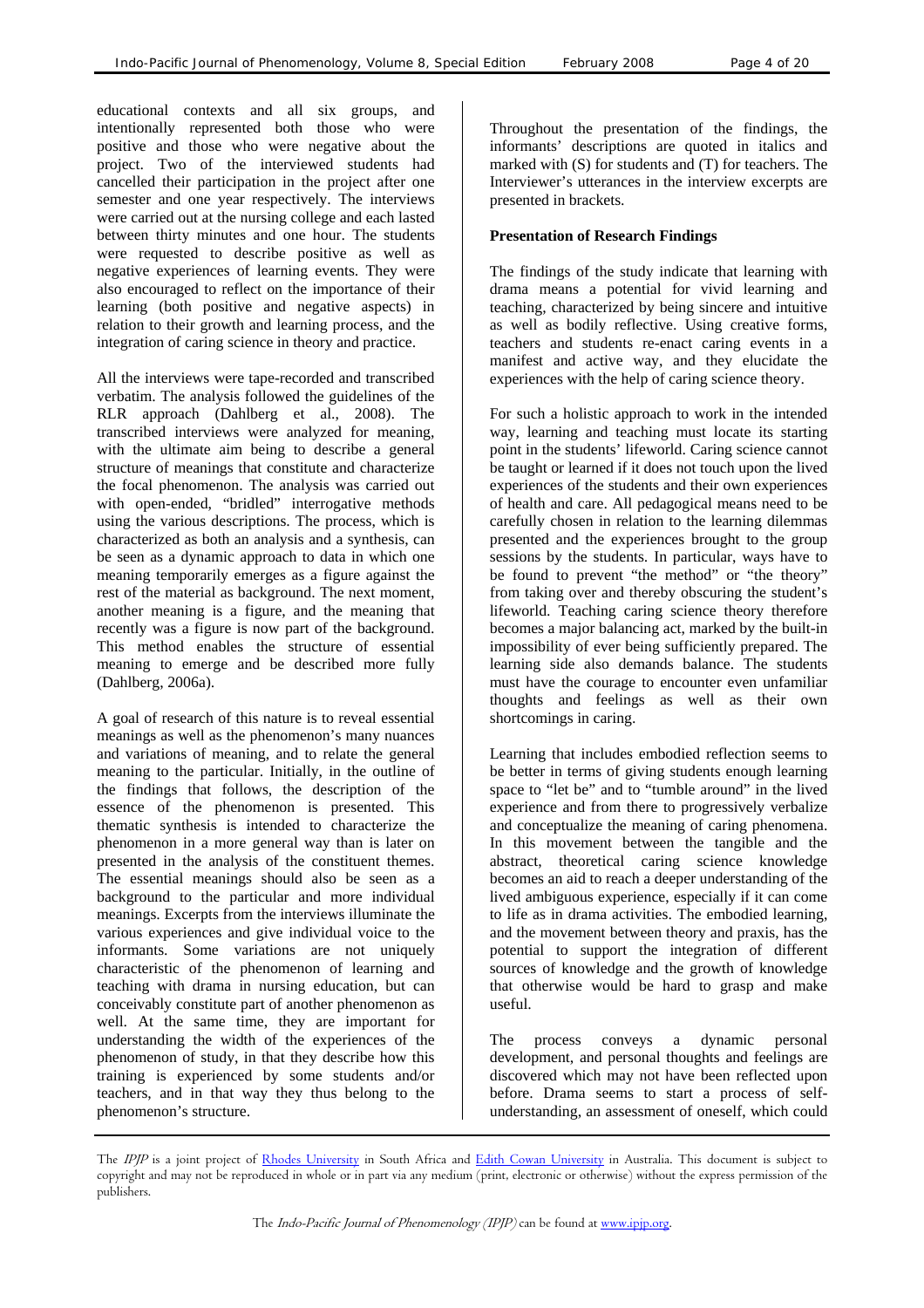be trying. Learning with drama is, however, not to be understood as a therapeutic endeavour. In this respect, caring science theory supports the educational emphasis of the endeavour. Self-understanding serves the fusion of the student's horizon of understanding with the caring science horizon. If both "method" and "theory" are handled with sensitivity to the student's lifeworld, the learning of caring science theory is embodied and reflective, abstract theoretical knowledge and concrete lived knowledge are united, and caring science can become useful for caring in practice.

The focal phenomenon, learning supported by drama in the integration of theory with healthcare practice, is further illuminated through its meaning constituents: "The student lifeworld is foundational"; "Creative activities, words and stillness"; "When the method takes over"; "The intertwinings"; "Teaching attitude"; "Companionship and vulnerability in the group"; "The teachers' reflections and need of support". The analysis was meaning-oriented, and consequently both students' (S) and teachers' (T) descriptions serve to illuminate the constituents in excerpts from the interviews. However, there are meanings of the phenomenon that are closely bound to either learners' or teachers' respective realities. The constituent that describes the experience of companionship and vulnerability when working in small groups has its origin in the students' lifeworld, and the constituent that describes teachers' reflections and their need of support mirrors the teachers' lifeworld.

# **The Student Lifeworld is Foundational**

Learning with drama essentially begins in the student's lifeworld. Students describe this approach as being in the real and lived context. With a lifeworld approach, the content of learning is close to their everyday reality, which contributes a feeling of being involved and touched. The drama activities assist in clarifying ideas, thoughts and feelings about phenomena in caring. Throughout the activities, the students live through caring events, which become intellectually accessible: *"It is great to see it in front of you, what happened and what did not happen … then it is easier to understand"* (S). They discover new experiential nuances, of which they were previously not aware. Interactions with other carers or patients become visible and issues arise, such as how best to interact with others: *"… another person thinks differently … . To be able to meet people with a totally different opinion, totally different background and everything …"* (S).

There is a striking awareness among teachers that, if their teaching is to be successful, they must begin by meeting the students' lifeworld. They express how it became obvious to them to take the students' own experiences of health, care practice and caring science seriously. They are also aware of the parallel process: if the students are to be open to the patients' lifeworld, they need to have experienced openness towards their own lifeworlds.

Drama sessions founded in a lifeworld approach bring caring practice to life. Students can use their own lived experiences in, for example, trying to understand the experiences of others. When students participate in clinical studies, they are actually in the patient context and are part of the patients' lifeworlds. In order for this to become their own body of knowledge, they need to work through the events as if they were "here and now", and they need their lifeworld experience to be encountered and responded to in a constructive and sensitive way.

In reflective teaching with drama, there is an emphasis on openness, sensitivity and flexibility towards the various experiences that are presented. The teachers have found that they must be open to the nuances that emerge as important in the students' narratives and have to find suitable educational methods to explore the experience presented: *"You have to be very flexible and adjust to the learning situation based on what is actually there, and not just do what you had planned to do"* (T).

Teachers communicate the meaning of openness and sensitivity to the student lifeworld as a teaching attitude, as well as discussing it explicitly. A few examples: *"I found that they actually didn't like that idea and then I had to change* …*"*, *"The movements I had planned didn't suit according to the students …"*, *"… now I do that with a slightly slower pace"*, *"I must feel how they want it this time"*. One teacher summed up the lifeworld attitude by saying: *"You must develop your own sensitivity in relation to every situation"*.

The lifeworld approach in teaching with drama seems to contribute to a tolerant atmosphere. The students' own everyday reality is taken seriously and consequently respect is shown to every individual. The teachers emphasize that, even if the aim is to teach caring science, they must at the same time respect the unique experience of a student, even if that implies a contradiction of what a general theory says. Moreover, sometimes it is important "not to interpret", but to leave the student experiences alone. This could also be a pedagogical strategy: by avoiding interpretation of a description, students themselves can come up with an understanding or explanation of the narrated event. The students are

The IPJP is a joint project of Rhodes University in South Africa and Edith Cowan University in Australia. This document is subject to copyright and may not be reproduced in whole or in part via any medium (print, electronic or otherwise) without the express permission of the publishers.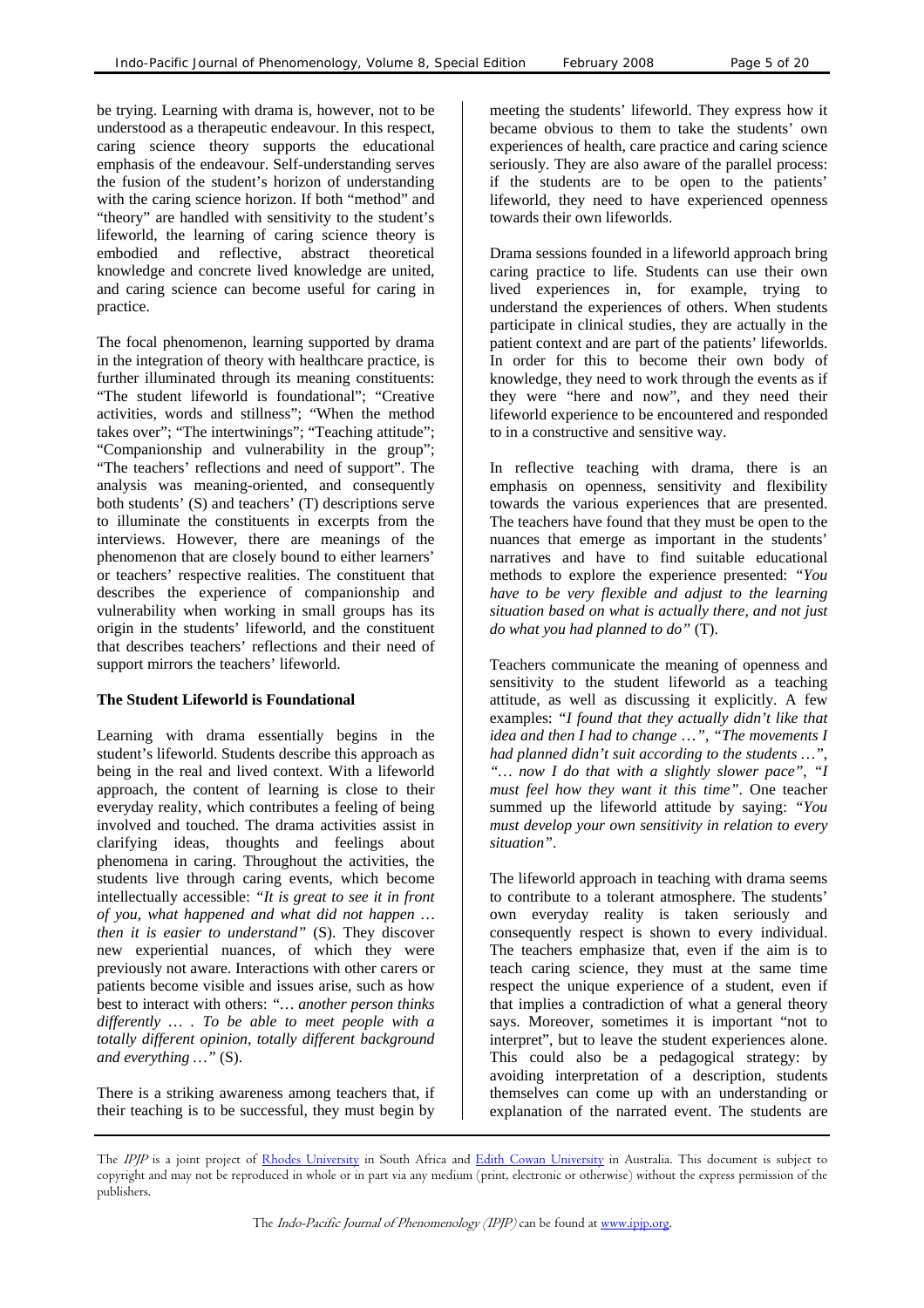encouraged to make clear what they find difficult when learning caring science. In doing this, they feel secure in that there is an agreement that whatever is said stays within the group.

The open lifeworld approach makes it easier for teachers to recognize when students require extra reflection time.

*I try not to force, but to give time. That we have time for reflection, time to talk about what they need. And that each one feels that they have space, the opportunity to express their experiences, that everyone feels that it is completed*. (T)

If lifeworld sensitivity works, caring science theory is able to affect the students' understanding of care. If lifeworld sensitivity works, educational drama has the potential to integrate caring science theory and caring practice.

## **Creative Activities, Words and Stillness**

Learning with drama entails working with experiences through creative activities, which seems to expand and deepen the potential for learning caring science. The teaching challenge is to grasp the meaning of the students' experiences, which include complex feelings, thoughts, ideas and issues associated with the caring practice experience. Both students and teachers appreciate the bodily activity, for example when role-playing. It seems to be a relief for the students when they can use non-verbal ways of expressing their experiences. *"Words sometimes make you dumb"* (T). Drama says more and helps students and teachers to reach beyond words.

Students describe how the creative activities, if they are permissive and open, allow their experiences to be presented in all their complexity. They express how these activities facilitate the ability to make thoughts and feelings explicit. One student talks about a certain activity where they used objects in order to symbolize thoughts and feelings:

*… you can choose different objects to exemplify thoughts … it is easier to express thoughts then. Not all people are open and able to talk; however, most of us are able to express thoughts and so on through objects and symbols.* (S)

Students claim that thoughts and feelings are experienced differently through the drama activities. Compared to straight verbal teaching, the features of their experiences become more visible and clear, thanks to *"the use of body language"* (S). According to a student, new insights develop when other group members interpret her painting:

*You do not see very much by yourself … you just draw something. But when another person in the group explains what he/she sees, and you think, yes, that is right, but I had not thought of it in that way, then you see a big difference.* (S)

The same kind of experience occurs when using these activities to bring theoretical concepts to life and give them meaning from a lived perspective. All types of caring science concepts and meanings can be brought to life in drama. The students and teachers say that the meaning of concepts such as suffering, comfort, hopelessness and illness are made explicit with the help of drama.

Role-play seems to have a high status in the field of educational drama. Teachers describe it as a goal to reach, to be able to practise role-play. It is, however, easy to understand the fascination with role-play when listening to teachers and their experiences of this particular drama method. One teacher describes a situation that she initially found difficult to handle. A student had been to a ward where he found that the carers were rude to the patients and that they avoided them instead of encountering them and their suffering. It was obviously painful for the student to express his feelings in relation to that experience, and not least difficult to describe how the carers made false excuses for not wanting to encounter the patients' suffering by arguing, for example, that the patients *"want to be by themselves"*. The experience was first of all manifested in a painting exercise, after which the teacher sensed the student's pain and arranged a role-play.

*And then he said that … I saw that happen to him during the role-play, that he all of a sudden felt how he would have wanted it to be, how he could have reacted in that situation. And he said that, "Oh", he said, "this is the way it should have been, now I see, this is how I could have done". This insight could not happen just by talking. This is what I mean*. [Int.: What is it then that makes this so good?] *Well, it's that you try to re-live the situation and that you feel it in your whole body. More than if you just talk about the experience. The feeling is more integrated in you.* (T)

Drama, for example in the form of role-play, is used most of all to support the learning of caring science,

The IPJP is a joint project of Rhodes University in South Africa and Edith Cowan University in Australia. This document is subject to copyright and may not be reproduced in whole or in part via any medium (print, electronic or otherwise) without the express permission of the publishers.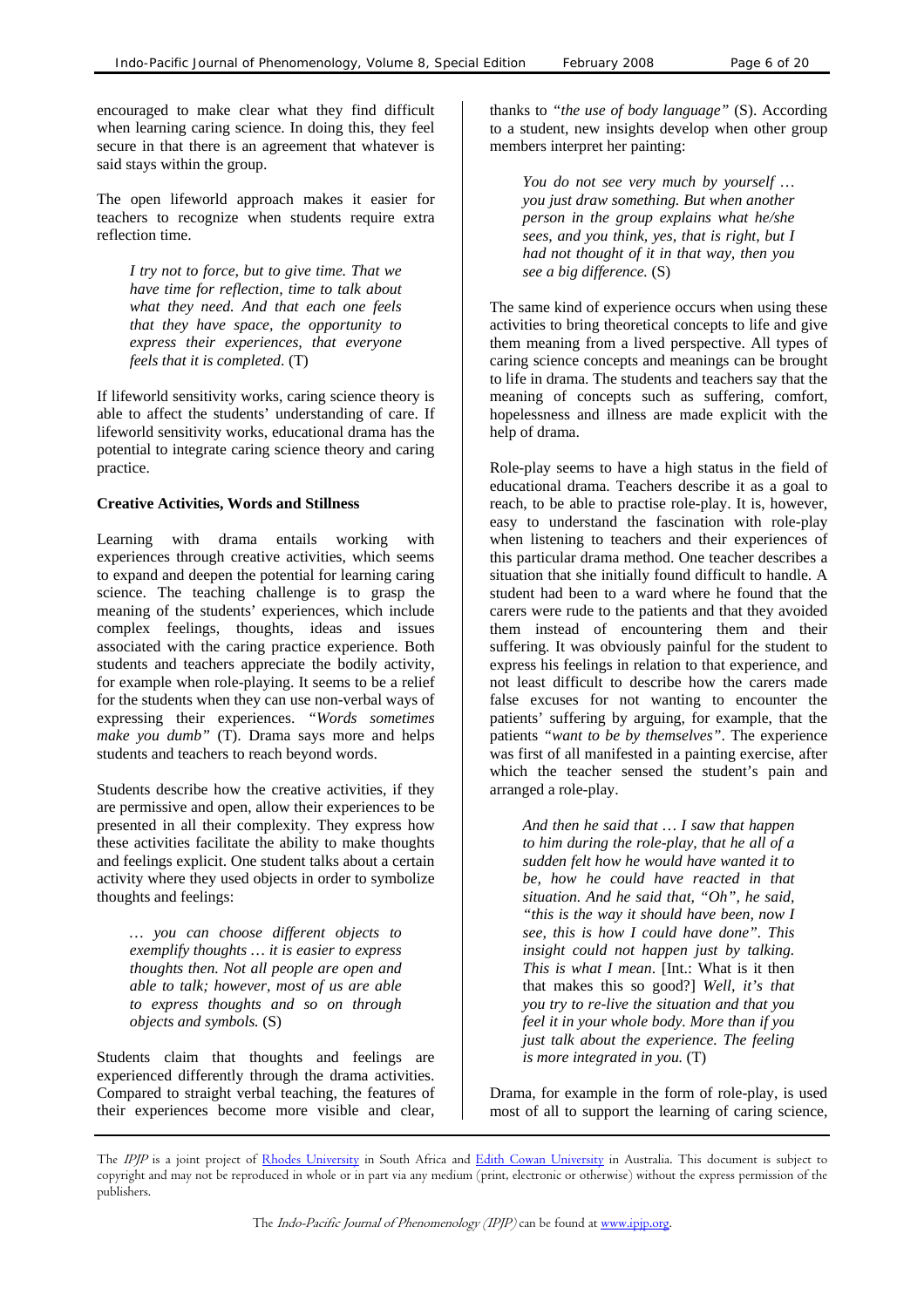but teachers also convey that they use drama to support students in other areas.

Sometimes students expressed their ambiguity when they realized that the sessions had a positive potential but that they could not fully grasp the concrete experience of it, due to the *"heavy and big and deep discussion"* (S). One student expresses how the group sessions with drama had no meaning for her in the beginning, but when a role-play impacted on her lifeworld it made sense to her, *"and then it felt much better"*. It seems that role-play has great potential in respect of reworking lived experiences and supports the efforts to find them meaningful.

Insights do not arise solely from activities and exercises of different kinds. The meaning of caring science could also be elicited by stillness. One teacher gives an example of when she wanted the students to use pieces of paper, pencils and crayons to illustrate the experience of 'trust' and 'confirmation' that had come up during the drama meeting. The exercise went well and they met again in a circle at the end of the meeting, to look at the drawings and paintings, and conclude the day. All of a sudden, there was a calm and sombre atmosphere in the group. The teacher describes it in this way:

*… by drawing, by doing this exercise, that just this … you are not used to expressing yourself in this way. To draw, well part of it is something unusual for us as adults, which they also said, 'I cannot draw', but there were no real problems with that. There is then a certain stillness to it, and then, you know, what happens and you see, that is what I feel and can tell. Then the picture is not what is difficult but it is the meaning of the picture, the reflections that it causes. And this made them ... take things seriously and they listened to each other. And that is unique, generally we don't listen to each other in that way.* (T)

Teachers convey that teaching with drama brings with it *"a new dimension"* and *"it opens new doors"*. The use of drama in teaching entails giving the teachers *"more tools"* to use in their teaching and they acquire *"new strings to their bows"* (T). They see how drama brings experiences to life, for example through the different drama exercises: *"We use our bodies, we don't just talk"* (T). Drama makes the experience more profound, more moving, and more compelling, and the memory is made more alive. Teachers express how they have seen students re-enact memories they had thought were lost. Using drama, students move beyond time and space, and can come closer to the

original event than through talking, which enables a revision of that experience. It becomes clear from this analysis that drama provides both teachers and students with new ways of expressing themselves, of expressing caring experiences and caring theory. Drama allows more emotions and more complex experiences to be presented, and the students seem to reflect more easily than is the case with other educational experiences.

The findings also show that there is no dichotomy in the students' or teachers' approach to learning. On the contrary, they are aware that the drama activities must be combined with verbal dialogue, reflection and discussions in order to make their full potential of meanings and new understanding available. Both students and teachers claim that the activities are important tools that support the verbalization of caring science phenomena. Drama activities can awaken embodied nuances of meaning, and students can discover words and other formulations that better describe the actual phenomena. However, sometimes words are as good:

*It is good to use drama when there are difficult situations, when it is complex, then it is great to see it in front of you, what is happening, what is not happening, but in other circumstances the dramatization gives no more than if we discuss the whole thing.* (S)

Consequently, drama should be used with discretion – at the right moment, in the right place and with tact – in order to support the students' reflection process and enable a deeper understanding of caring and caring science.

# **When the Method Takes Over**

In the analysis of the project, we sometimes found that drama as a method had taken over despite the intention to be guided by the students' lifeworlds and relate the various teaching methods to the caring science issues that arose. The drama practice can become a goal in itself. *"Sometimes I thought there was a little too much of the doing"*, as one teacher in the project puts it. The students who express experiences of too many activities indirectly confirm this. They describe how they thought that sometimes it felt as if the drama activity was the main thing. In a way this is reasonable. One aim of the project was to develop drama as a part of teaching, but it seems that there might have been too much of it and sometimes with greater emphasis on drama itself than on the end it was intended to serve. The focus then shifts from being oriented towards student lifeworlds or caring

The IPJP is a joint project of Rhodes University in South Africa and Edith Cowan University in Australia. This document is subject to copyright and may not be reproduced in whole or in part via any medium (print, electronic or otherwise) without the express permission of the publishers.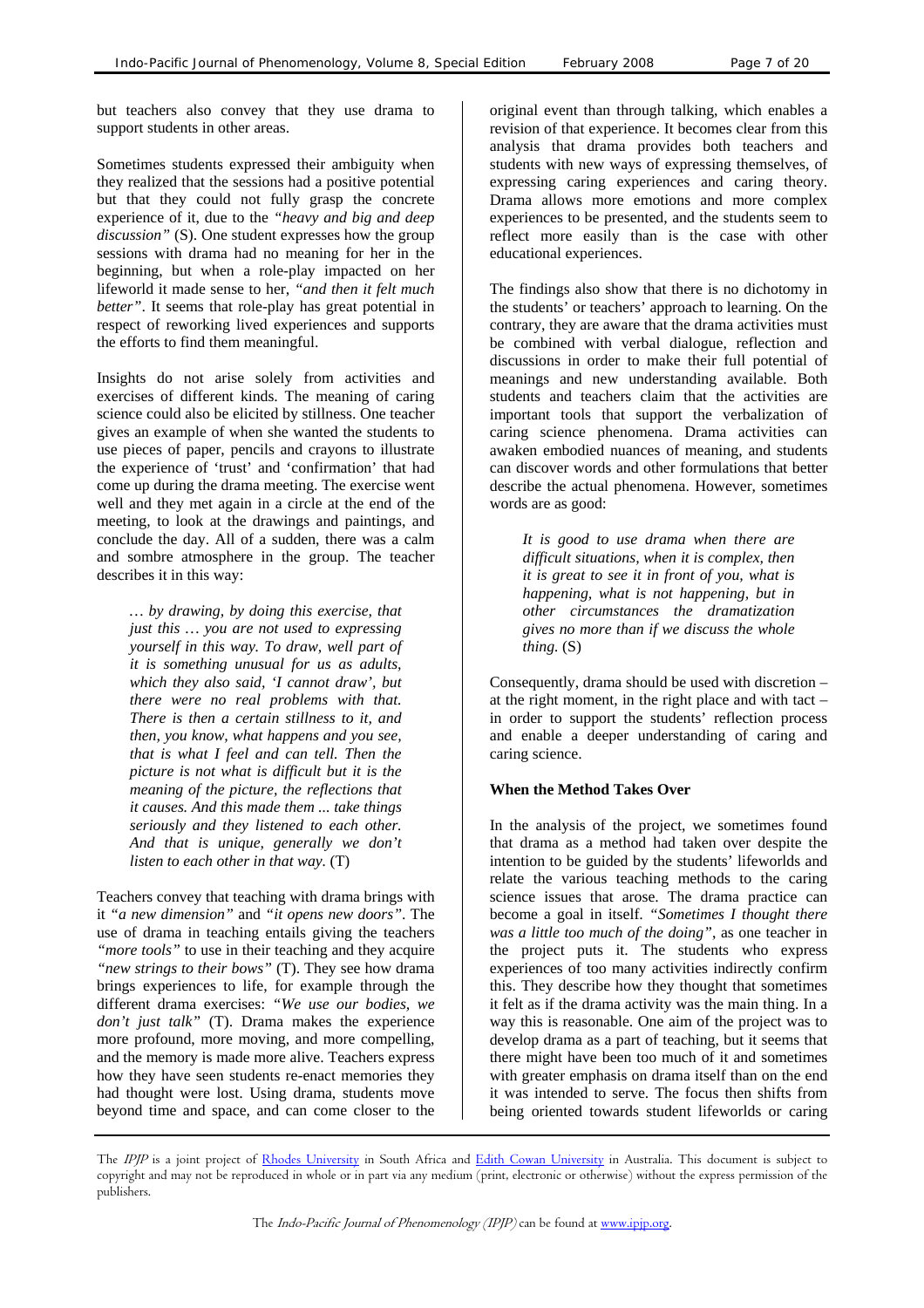science to practising drama; "the method" becomes the aim itself. When this happens, openness and sensitivity are lost.

Some students were on occasion put off or even frightened by too much drama. One teacher discusses this:

*In some way I think that drama could frighten people who are not used to opening up, and maybe something happened too fast, when we wanted to follow the rules of the project. And maybe because we were beginners, we rigorously followed the rules. If that was now, I would be more careful and not do all the exercises.* (T)

"The method" took over and hindered the teachers from seeing the students and their demands. A possible explanation for the method focus could be that the use of drama was new to the teachers. They convey how they felt pressured to learn the method as part of what they had committed themselves to by participating in the project. One of the teachers overcame this experience after having become aware of how the idea of drama was preoccupying her. Once one of her students brought to the group session an experience from caring practice that she wanted help with, when the teacher actively decided not to "do" anything, but to sit down and talk about the event. She took some suitable concepts from caring science theory with which she encountered the student, her narrative and her problem, and in this particular situation that was the better choice, the teacher says. The students in the group later confirmed the wisdom of her decision and said that it was a particularly good learning experience, and that they had needed to talk that time, not act.

The teachers emphasize that, in order to use drama effectively, they must be confident with the method and familiar with many drama activities. The teachers in this project have been trained in drama, but not all of them express confidence in their drama competence. They are aware of the importance of establishing a good working climate in their groups, if drama is to work, and that both students and teachers must feel no pressure to achieve or *"produce"* (T). They also know that they have to have *"many drama exercises on their agenda"* in order to use the right one at the right time, even if they also have their *"favourites"*. One such favourite is role-play.

## **Intertwinings**

One teaching and learning aim of the project was to support the students in integrating caring science

theory with caring practice. It becomes obvious from the analysis that integration is not about theory being integrated into practice, or practice being integrated into theory, but rather about the intertwining of theory and practice. Theory and practice are each other's figures and backgrounds. When teachers describe theoretical debates, the context of caring practice is always implied. When they discuss caring practice issues, they relate to caring science theory. The medium for making this explicit is reflective learning with drama.

From the teachers' perspective, it is especially clear how intertwining is facilitated by the drama elements in their teaching:

*As I see it, you cannot learn caring science theory from paper work, just by writing and reading and then being examined. There must be another source of knowledge to make something happen within you. I don't think you become a good nurse without anything happening within you. How can I, for one, encounter another person if I have not first of all encountered myself? And I might not even know what encountering means. Something must happen. And not just a little, it has to happen so that one can feel it.* (T)

The ethical dimension of care highlights the need to find effective pedagogical ways of illustrating and integrating theory with practice. Drama works well here, according to the teachers, who maintain that a greater understanding is gained by the fact that drama enables complex phenomena to be dealt with from more than one perspective.

Not least important, then, is the embodied perspective, which makes caring science "real" and alive. The students in our project describe that they have been able to develop more concrete understanding of abstract theories, structures and concepts. They experience that there is an actual reality and something useful for practice beyond the abstract ideas. Their lifeworlds meet caring science and they feel that their knowledge is embodied:

*… you really get this feeling of caring science in your body.* (S)

Theoretical concepts, consequently, obtain a meaning in relation to the students' lifeworld when they have become embodied. Concepts become concrete and familiar in the students' own language, and, with that, understanding can occur:

The IPJP is a joint project of Rhodes University in South Africa and Edith Cowan University in Australia. This document is subject to copyright and may not be reproduced in whole or in part via any medium (print, electronic or otherwise) without the express permission of the publishers.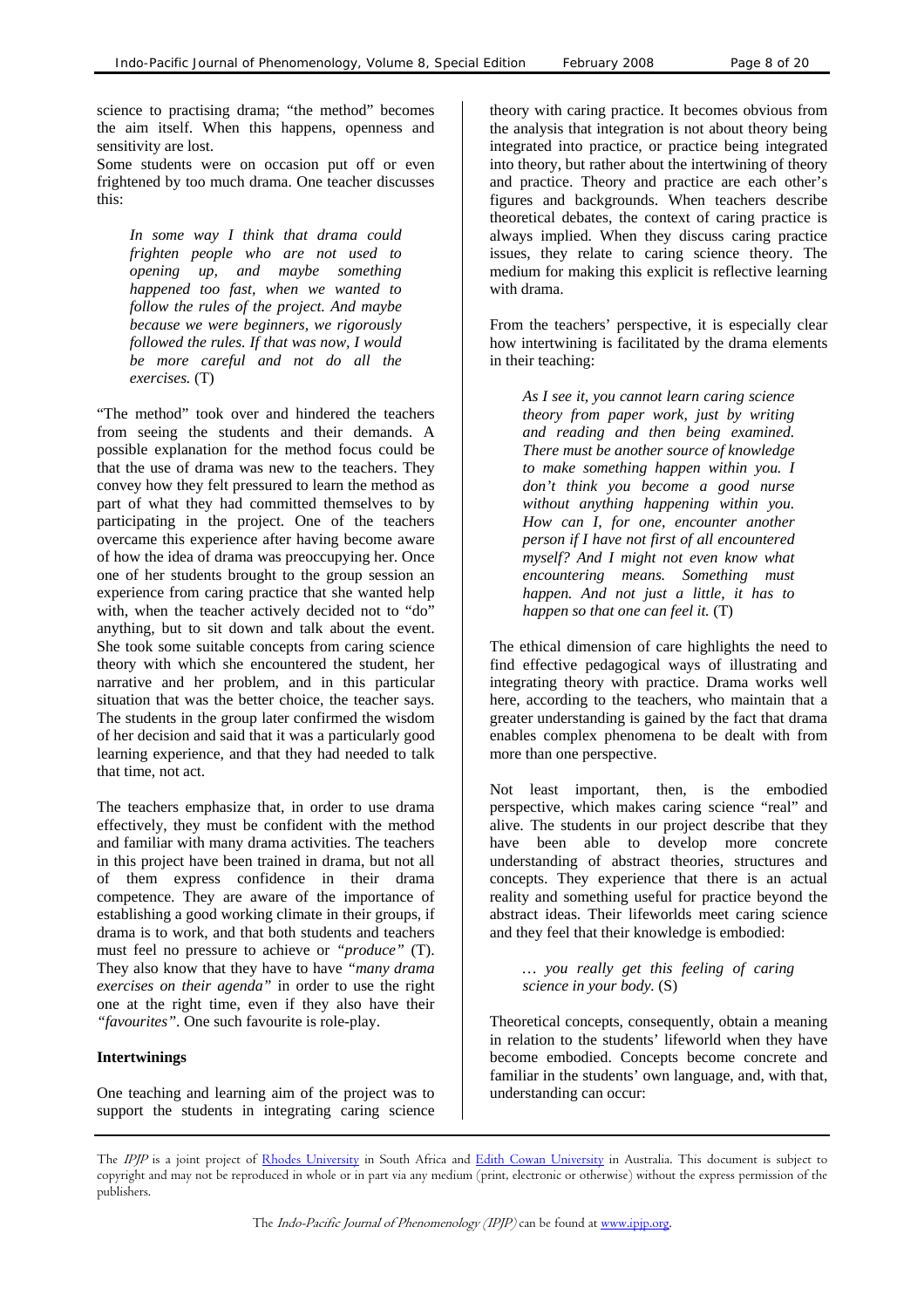… *it is not only a concept on the wall, but it is there in the actual reality. I am now able to put other words to the concepts, more than I was able to do when I learned them. Then I could just rattle off those concepts …* . (S)

From this horizon of learning, students develop the ability to use caring science concepts to understand and describe phenomena of caring practice.

Students practise and test different meanings of caring science concepts and phenomena in the group sessions that include drama based on their lived experiences. During drama exercises, including verbal reflections, they develop their understanding and formulate arguments with which they can articulate a theoretical caring science idea, such as "the patient perspective", in different caring contexts. The students maintain that such theoretical terminology, when it is intertwined with their lifeworld, provides a platform for them to work from. They say that it is important, because they need to have the courage to assert and defend their opinions and beliefs when they are in different clinical contexts, both during and after their training.

Intertwining is supported by conscious and embodied reflections. The students are encouraged to step out of an un-reflected and taken-for-granted attitude and instead to use caring science and act in a more reflective, and not least self-reflective, way. The students express this condition as *"pondering over oneself"* or *"seeing myself"*. One student clarifies this:

*"I think this is a matter of daring to reach the inner of myself, to see myself in thoughts and in reflections."* (S)

Not only one's own thoughts and other embodied experiences, but also activities that make other group members' experiences explicit, have the potential to increase self-reflection on the part of the students participating. In both inner and external dialogues, students discover feelings and thoughts of which they were not aware. These insights might cause surprise, as well as be painful experiences:

… *you must dare to meet your weaknesses and feelings and be able to challenge these feelings. If you are not able to do that, you cannot understand what this training might give you, and instead you give priority to other things in the training.* (S)

The student quoted above told how she had seen that

those who were not able to handle self-reflection in a creative way might distance themselves from the potential of learning with drama.

Active self-reflection clarifies the learning process and the growth of the students as individuals, as was pointed to in various interviews. Students describe how they have become aware of particular events and movements. One student describes how she could confidently handle the subjective experience of *"groping in the darkness"*, because she had developed an ability to *"see the light in the tunnel"*. She expresses how the drama group sessions helped her to become aware of her learning and development in a new way, which strengthened her selfconfidence.

The growing process involves the students as human beings in a total life context, which means that the person and the professional role cannot be separated. Learning with drama becomes a meaningful support in this life-growing process *if* it confirms the students' lifeworld.

The learning process is especially supported in drama sessions when the students work with different types of activities, with the purpose of seeing, listening, feeling, practising, testing and experiencing what it is like to be in the concrete caring context: "as it is here and now". After working with drama, they are more open to appropriately conceptualizing the substance of their experiences with the help of conscious reflection:

*The best of all is afterwards… it is not the role-play, but that we sit down and reflect and discuss, what we did and what came out of the role-play, was it something new? We can ask questions* – *what happened? what was shown? how was it? and so on. And from that point we go on and tell more of our experiences from similar situations and make comparisons.* (S)

Active reflection involves distancing oneself momentarily from the lived experience, and caring science theory is used as a tool to understand the caring experience at a deeper level. Reflection often takes place during a discussion at the end of a drama session, and, from the students' perspective, this part of the session involves integration of theory and practice. With the help of questions such as *"What have you learned today?"* their earlier experiences are deepened and their knowledge clearly increased. Students in our study stress that this learning phase is the most important. The students also emphasize the importance of *"turning back"* to their base of values

The IPJP is a joint project of Rhodes University in South Africa and Edith Cowan University in Australia. This document is subject to copyright and may not be reproduced in whole or in part via any medium (print, electronic or otherwise) without the express permission of the publishers.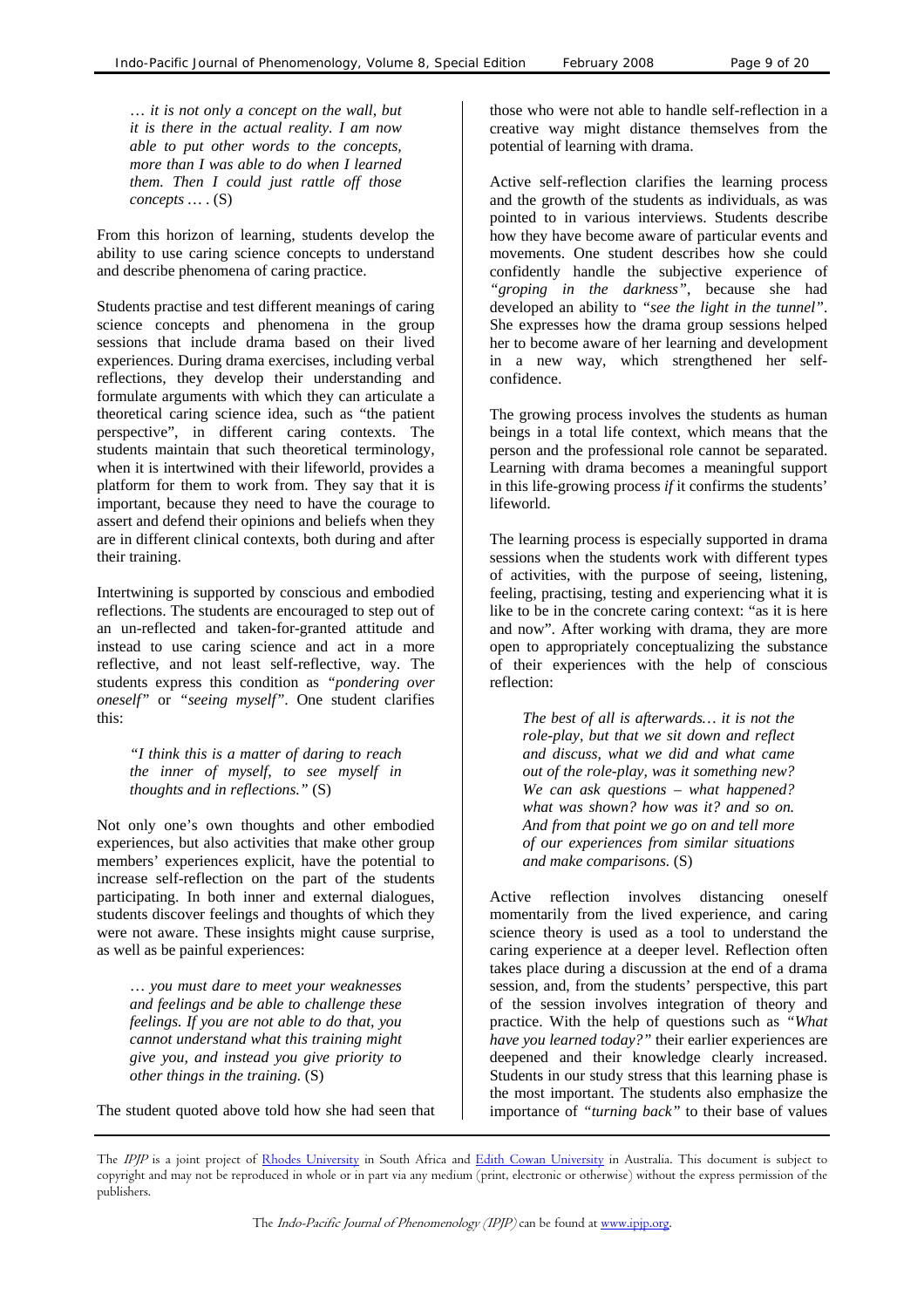and mirroring thoughts and actions through questions such as: How did I act? What should I have done? What was best for the patient? In this way, they develop practical knowledge as well as an ethical awareness.

The students' self-reflection seems to support a parallel process of which the teachers are also aware and sometimes consciously model by encountering the students in the ways they want the students as carers to encounter their patients. The teachers maintain that positive, critical and educational encounters between teachers and students provide insights that can be put into practice in encounters between students/carers and patients. Students' emotions that are awoken during teaching with drama can be discussed in relation to caring encounters they have had or might face in the future.

One example of an educational parallel process emerged in a teaching situation where 'vulnerability' was in focus. The students began to discuss their own vulnerability as students while trying to understand the patients' vulnerability in healthcare. Caring science theory on vulnerability was included and drama activities were used to intertwine theory and practice. One teacher describes the situation: *"They worked with this* [the experience of vulnerability] *wholeheartedly, and they showed how the patients might feel"* (T). Understanding one's own feelings of vulnerability might make it easier to understand others' experience of vulnerability.

## **Teaching Attitude**

What emerged from the interviews with both the teachers and, in particular, the students, is that teaching attitudes and teacher roles are of crucial importance in respect of the outcomes of teaching and learning encounters. Teachers create the conditions for learning by providing the foundation for interaction and building the atmosphere in the group. Caring science is made alive in teaching that meets the students' need for support in the integrative and reflective process.

Teachers must be distinctive in their role as group leaders and be able to guide the group in a sensitive way. This requires balancing the need for structure and the need for openness to the unexpected. One teacher describes how she on one occasion was waiting for a colleague to arrive with some pictures they were to use in teaching. The colleague had, however, mistaken the time and was not there, but instead another person came to hang some paintings to decorate the room, and, within seconds, the teacher found a new focus for her meeting with the students:

*"Well yes, there were these paintings. We used the motifs, we had only these motifs, and that worked very well!"* (T). With the help of these unexpected paintings, the teacher could illustrate suffering and well-being, and the result was a discussion prompting many insights. Moreover, one student, who earlier had not been very positively inclined towards caring science and the teaching process, found the flexibility appealing and became interested in the whole idea of learning caring science. According to the teacher, this student learned how to express herself in terms of caring science at this meeting and found it valuable.

Teachers create the fundamental approach, which then influences the atmosphere in the group. They can exemplify the meaning of a caring science perspective and a lifeworld approach by their own actions. Students emphasize that a good teacher is involved and prepared and even shows a genuine interest in keeping the group together: *"She has been tremendous. She has been ambitious, involved and very prepared. You could see that she thought this was fun. This was felt in the group and we had a great feeling of unity"* (S).

From the students' perspective, it seems important to have a good relationship with the teacher. They wish to meet the teacher on a natural and uncomplicated level, where the teacher invites the students into a comfortable and trusting relationship, in which they can share their insecurities and uncertainties. One student says:

*The teacher showed with her actions that there was nothing special about drawing or painting. She was very calm and really took care of what happened. You experienced that she simply inspired confidence. I cannot put this into words, but it is something with her that makes it easy for you to talk and act*. (S)

The significance of the teachers' attitude can also manifest itself in a negative way. The students appreciate their peers' support, but they also need the teachers' support, which is founded in more extensive professional experience. One student perceived their teacher's role as unclear, with reflection not promoted by the teacher's withholding in class of the benefit of her more experienced point of view: *"I lacked support from the teacher. We students talked and discussed the whole time. I wanted to have an experienced nurse or teacher's view of these things"* (S).

It is also regarded as important that teachers are attentive to everyone in their groups and do not

The IPJP is a joint project of Rhodes University in South Africa and Edith Cowan University in Australia. This document is subject to copyright and may not be reproduced in whole or in part via any medium (print, electronic or otherwise) without the express permission of the publishers.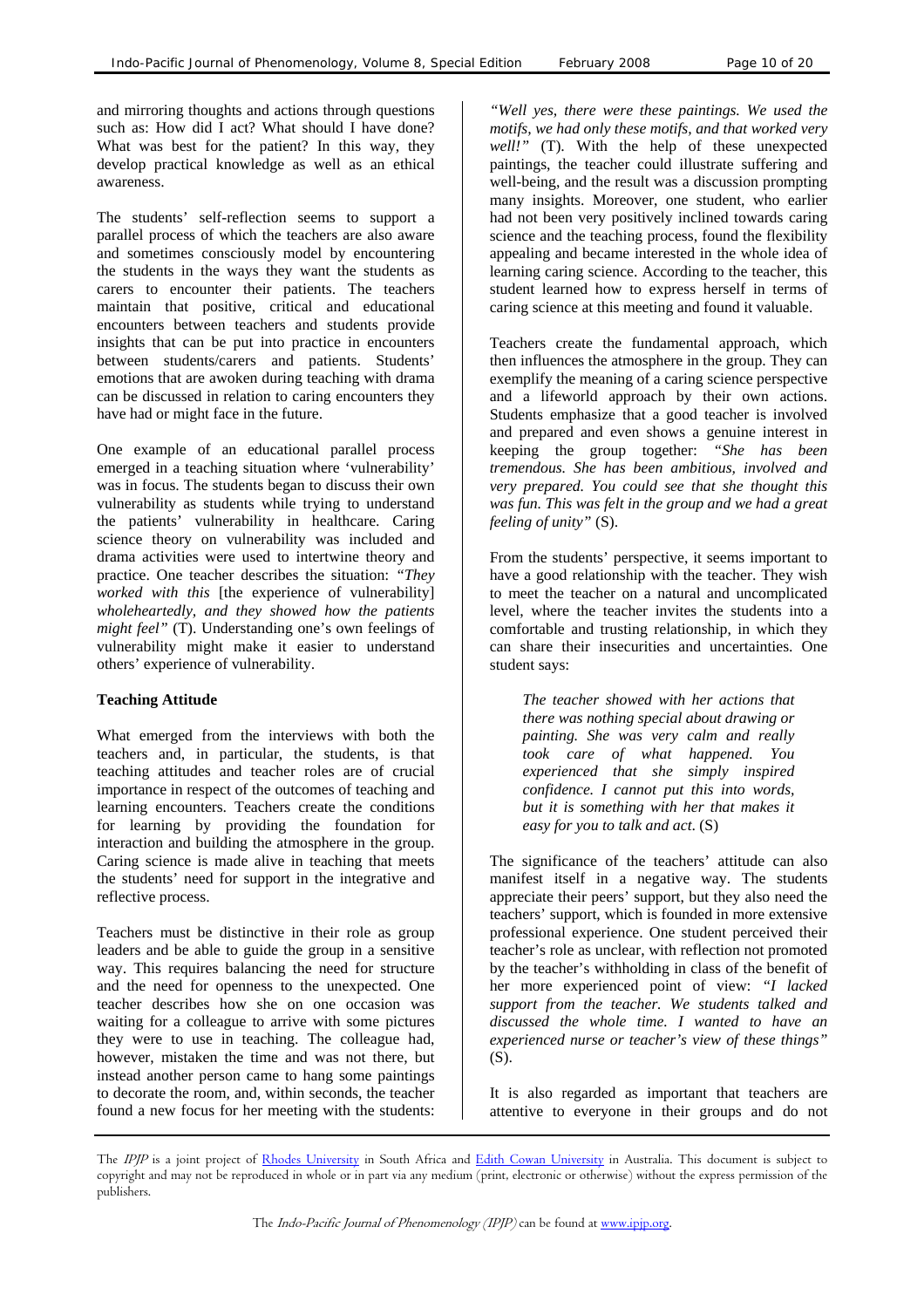favour anyone.

According to the students, teachers must utilize drama with tact if it is to enrich the students' learning and development process. In this regard, they recognize that their teachers' roles differ from those of regular teachers:

*... she is very good because she listens and she follows what turns up in the group. She does not go straight ahead with her own programme, as all other teachers, which they certainly must do. It is so comfortable to have a peaceful space here.* (S)

In more than one way, the key factor seems to be the ability to encounter the students' lifeworld. Not least important is that teachers have the ability to promote reflection on students' experiences and bring the substance of caring science into the picture. In this way, the teacher is the link between the students' lifeworld and caring science. However, teachers emphasize how ambiguous the required teaching is. Most of all, they express their own shortcomings in relation to caring science as an obstacle, and discuss the relatively short history of caring science and the lack of consensus in caring science theory and concepts. They suggest that these shortcomings could be a reason for the gap between caring science in theory and in clinical practice.

## **Companionship and Vulnerability in the Group**

The group plays an important role in learning with drama. Within the group, students find others' experiences that they can relate to, which strengthens their self-confidence. The group is also used as a mirror in which the students become aware of how others perceive them.

*To be aware of how other students look at me and you try to deal with it without feeling vulnerable, // … you might make faces or have strange expressions, when you are talking to other persons, but you are not aware of it. It might be good to become aware of that.* (S)

The atmosphere in the learning group is characterized by *"being in the same boat"* (S), which creates a sense of companionship. When students share their experiences and receive the others' narratives, both similarities and differences of thoughts and feelings become apparent, which increases the students' horizons of understanding and creates awareness of the subjectivity of the lifeworld. The ability to *"see the other"* (S) is thus developed further.

This provides an opportunity for students to relate their insights to the patients' situation. One student illustrates the importance of getting to know and make contact with persons that s/he experiences as different from her/himself:

*… some in the group, I disliked in the beginning and I would never have contacted them on my own outside the group. But when I got to know them better in the group, I realized that they were actually okay. I have learned that people are not always as they are on the surface, they might maintain a certain attitude, but when they are in a small group they feel confident and let that attitude go*. (S)

Overall, the interviews convey how differences between them have enriched the students' understanding of others. There is, however, a strong emphasis on the feeling of companionship in the group, which is strengthened in a secure and comfortable atmosphere. The ideal situation is when students even dare to show their lack of selfconfidence, which requires an atmosphere in which they are unreserved and can trust each other. According to the students, a good climate is encouraged by having a consenting approach and being involved. They are aware that they receive more if they dare to show their own feelings and thoughts. One student says: *"I reflect more and I am more open because I realize that I get more back and learn more. I want to get more and more understanding of human beings and that is also to get to know oneself."*

The secure atmosphere in the group forms a counterbalance to the experiences of loneliness and insecurity in the clinical context. The students also describe stress and insecurity in other teaching situations, due to differing demands made on them and having to achieve good results in their studies. In learning with drama, there is not that kind of obligation, and students perceive the drama sessions as being just for them, aimed at their process of development.

Participating in learning involves also having responsibility for "the other". This is expressed in a respectful attitude towards the group members. It could, for example, involve listening to the others in a sensitive way and encouraging someone in the group to talk about her/his experience, even if it seems to be less important for the others. It is also to give space to somebody to express his or her needs. A prerequisite for genuine participation in the group is a feeling of sharing the context, which requires experiences that

The IPJP is a joint project of Rhodes University in South Africa and Edith Cowan University in Australia. This document is subject to copyright and may not be reproduced in whole or in part via any medium (print, electronic or otherwise) without the express permission of the publishers.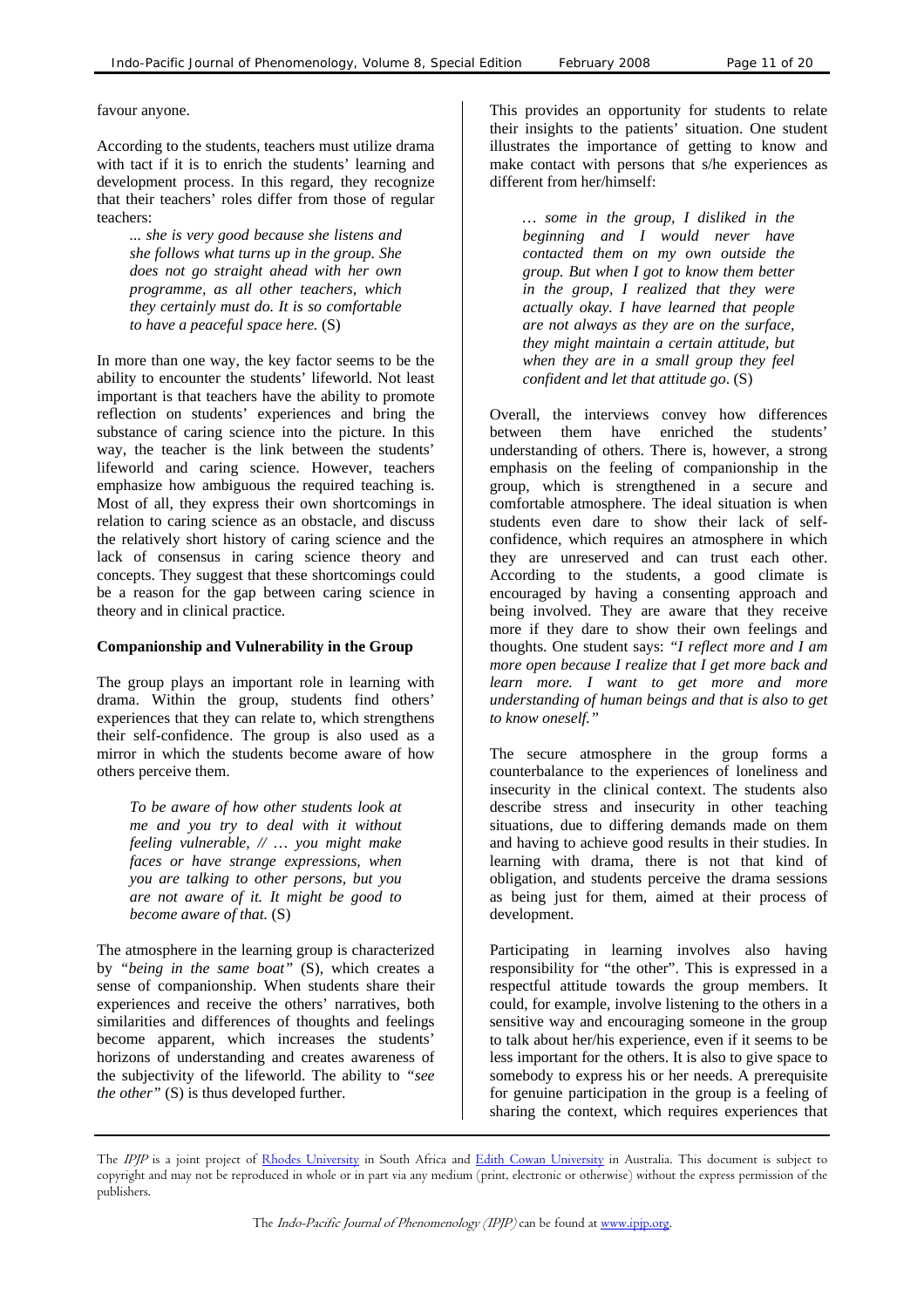are appropriate for the drama session. It was thus found, for example, that students with more experience of caring dominated over those with less experience.

Learning with drama in a group also entails being vulnerable. A feeling of fear and anxiety occurs when one discloses more than one would want to. Students can become exposed to thoughts and feelings that they do not feel ready for:

*… then I was to sit down and draw the feeling and after that we hung up our drawings on the wall and I had to explain what I had drawn, and I think that is to be very exposed. // … to make a drawing is not just a few lines, it is also colours and everything … and what is coming up then? Maybe I cannot choose what appears, as I choose my words, when I am telling something*. (S)

The above comment illustrates students' experiences of not having full control of what they want to share and convey of themselves to the group members.

Drama activities are basically a form of performance, according to the students. They manifest, for example, a feeling by painting or acting in a role-play. The performance is presented in the group and the individual student is the focus of attention. This is sometimes experienced as being exposed in an uncomfortable way. In particular, the students highlighted the introductory activities (exercises for getting to know each other in the group) as especially trying in this sense. Paradoxically, the actual purpose of these activities is to create security and confidence among the students. The idea is that the learning environment must be a "safe space" in order for students to be able to express personal experiences, develop a feeling of trust and accept each other's differences. In such a safe space students should feel free to risk sharing their lived experiences, ideas and opinions, but in the interviews the students disclose experiences that indicate the opposite:

*… it was very difficult at the beginning to find out what you should say when you were standing there and all the group members were staring at you. You had to figure out what to say before you were in the situation*. (S)

*It is hard to be the centre of attention, you feel as though you're shaking as well as all the other feelings that can appear in that sort of situation*. (S)

Consequently, the students were critical of drama exercises of this kind, and they questioned the value and meaning of these, as is illustrated by the following two comments:

*I got a feeling that we did those drama exercises because we had to, without any meaningful goal.* (S)

*The teacher had planned a certain amount of activities that we should go through … . It would have been better if the teaching was less rigid, and more flexible in allowing us to present what we needed.* (S)

Another consequence of representing a situation was that it requires hard work to envisage and enact the role in the role-play. According to the students, they needed to be very focused on what to say and how to act in an appropriate way. The students claim that there is a risk that the intention with the role-play might be obscured or lost to them.

Besides these comments, role-play is perceived as a drama activity that is meaningful and motivates the students, as mentioned above. However, the analysis shows that, in order for the role-play to work as intended, it must be based on lived experiences and preferably also relate to caring science. If the roleplay meets the students' need for support in their personal development and in their learning process, it is recognized as something they can benefit from and that helps them to reach new insights.

It is further evident from the interviews that, while it is seen as possible to deal with the students' vulnerability in the drama groups, this seems to be a challenge. The students must themselves choose to work with their feelings of being exposed and try to develop the courage to be the centre of attention. A sensitive teacher or group leader must support them in this process. If it works, it can be an experience they can use as preparation for their future work as nurses.

# **Teachers' Reflections and Need of Support**

Our analysis of the data shows that teachers cannot omit any of the main elements of their teaching – to meet the student's lifeworld, to integrate caring science and practice, and reflective teaching with drama – but must combine all three, it being evident that, when they run into problems during teaching, it is generally because they have missed one or two elements. In addition, they must take on the crucial role of being group leaders, which requires certain personal qualities and a high level of sensitivity.

The IPJP is a joint project of Rhodes University in South Africa and Edith Cowan University in Australia. This document is subject to copyright and may not be reproduced in whole or in part via any medium (print, electronic or otherwise) without the express permission of the publishers.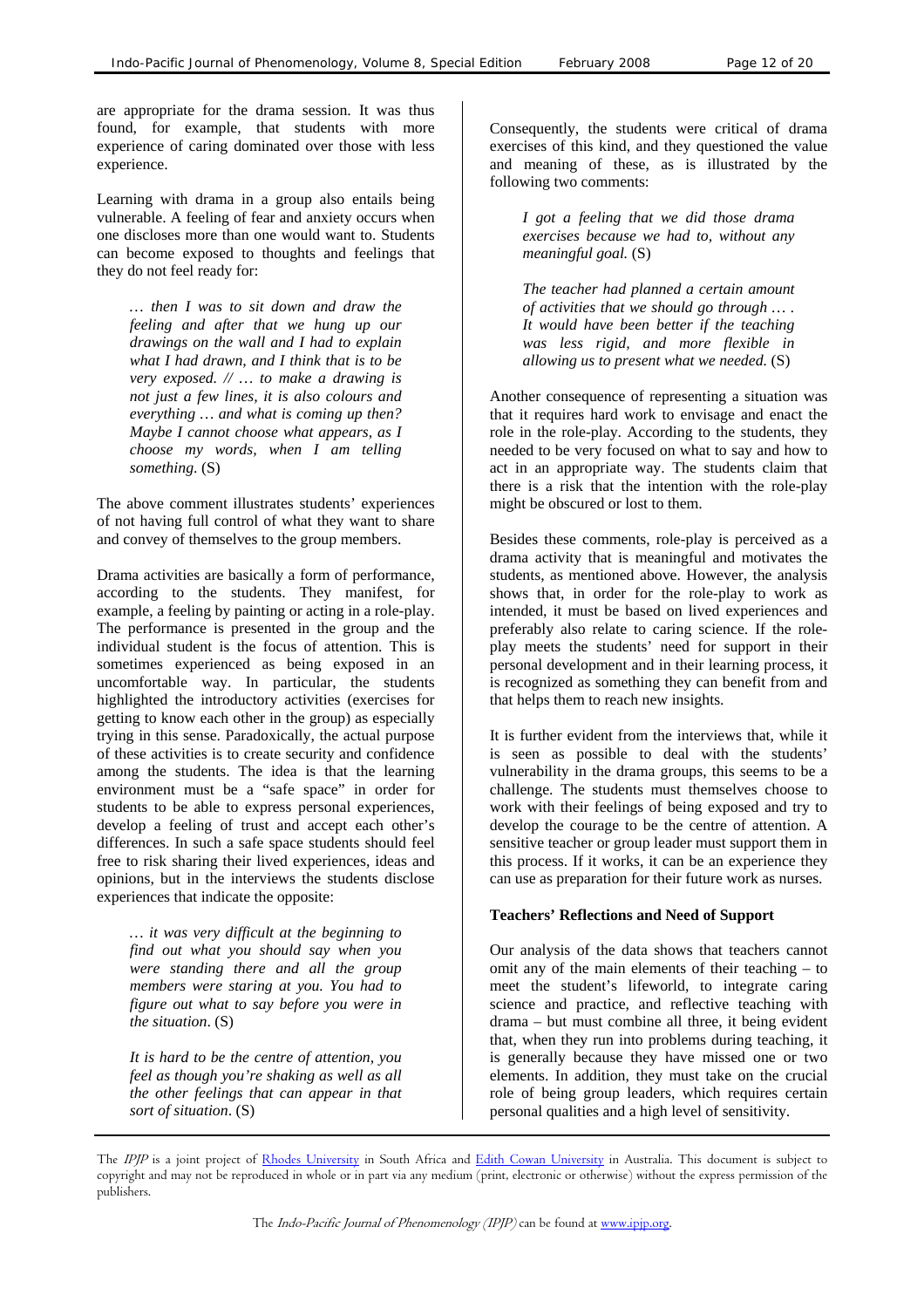Firstly, the analysis indicates that teachers meet these demands in a creative way. The interviews with the teachers are characterised by extensive reflection. The interviewees ponder upon their experiences, how they were, what happened, and how certain experiences came about. They discuss their ideas repeatedly during the interviews and try to see things in different ways. They make an effort to see different aspects of their teaching. It is obvious how they struggle to find the right words to describe their endeavours, and, as the interviews progress, they try hard to find new nuances to discriminate experiences from each other. They make statements and opinions that they change the next minute in order to articulate the experience they want to express more aptly. Self-reflection is of importance: *"… I evaluate myself, I take notes …"*  (T). The teachers seem to easily scrutinize their own teaching efforts and alternative ideas about the best way of making caring science theory meet caring practice. There are no rights or wrongs apart from the point of departure in the students' lifeworld, which they emphasize.

However, to succeed in this occasionally difficult endeavour, teachers also need support. Throughout the project, provision was made, in the course of their supervision sessions, for teachers to come with their own questions, with their loose threads, for these to be woven together into a strong fabric.

During the project, the teachers participated in two groups for supervision and training. In one group, they could present questions concerning aspects of caring science that they found difficult to deal with. In the other group, they also dealt with caring science, but the main focus was the practice of drama. Teachers describe how they were strengthened by their participation in these groups where they could reflect on their teaching and have their competence nurtured. They convey in the interviews that this has contributed to their development as teachers in caring science, as is illustrated by the following two excerpts:

*I think I am pretty closed as a person and thus the "main supervision" has made me more open to the world, to people around me. This is something you get through life experience but the "main supervision" gave me a boost, so that I have appreciated all our meetings. // Well, of course that was not the main purpose of the DRACAR project, to support the teachers, but I experience myself as more able now*. (T)

*I have made enormous progress in relation* 

*to my own personal growth. That is how I feel about the whole thing. I have developed. I see new abilities within myself that I didn't know about.* (T)

They also relate their own development to that of the students:

*I have evolved as a human. That is fantastic. And this is what I think happens with the students. A student said that the other day, that it is really this, that they have come to know themselves better. And you kind of reflect on that, that you have gone through the same thing as the students, that same development that I want them to attain, that is the aim, right, to develop. Both as a professional and as a human*. (T)

Not only their instructors have been important to the teachers and their own development, but also their colleagues in the project. During one interview, the teacher burst out with the following answer to the question as to what has been most important to her during the two-year project:

*I might disappoint the DRACAR management now by saying that the very best has been the meetings with my peers! A sense of companionship has developed and we have got to know each other in such a different and greater way than all the years before.* (T)

According to the interviewees, the combination of peers meeting together under the leadership of two experienced and professional instructors in caring science and drama has been particularly good. This is what they will miss when the project is finally over. They say, however, that, even if the project comes to an end, they will not stop meeting. They have already begun to meet in informal groups in between the formal meetings, and this is something they will not give up.

The teachers' appreciation of their own supervision is significant. It points to the great need on the part of teachers both for personal development and to be personally met in the teaching endeavour. Teachers are not only professionals, but also individuals. Interviews with them convey that it is very much a case of daring: daring to let go of control, daring to change and develop. This is hard without support. What the teachers say about their need for supervision is also a judgement of the teachers' world. The everyday world of teachers seems mainly to lack peer support and/or professional guidance.

The IPJP is a joint project of Rhodes University in South Africa and Edith Cowan University in Australia. This document is subject to copyright and may not be reproduced in whole or in part via any medium (print, electronic or otherwise) without the express permission of the publishers.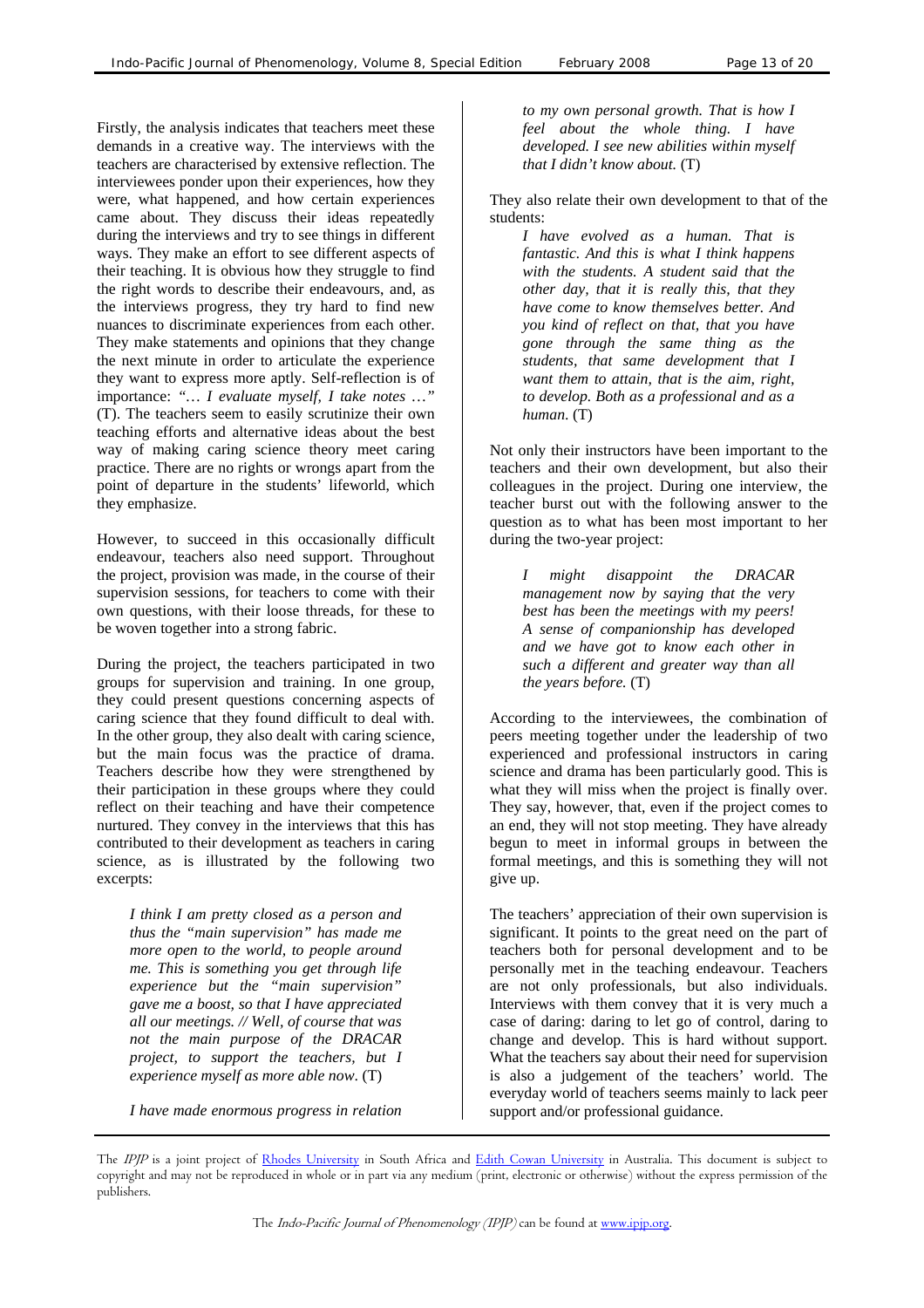The groups and instructors are especially important when there are problems with the students. In the course of the project, there were situations that the teachers just did not know how to handle. Sometimes there were situations where the powerful drama brought students too close to their own feelings and they made discoveries that they found hard and painful to deal with. There could also be problems with the drama method, which was new to the teachers and demanded practice. These and other instances are conveyed by the teachers as examples of when the main supervision and meetings with peers were of particularly great value.

# **Concluding Remarks**

Reflective teaching and learning with drama in nursing education comprises three essential elements:

- the *lifeworld approach,* i.e. starting in the students' lifeworld and their lived experiences of health, care and learning,
- the *caring science approach*, i.e. using caring science theory as a framework for understanding, and at the same time problematizing the taken-for-granted view of, caring practice,
- the *drama approach*, i.e. employing an educational method that goes beyond given time and space and involves the subjective and lived body in reflective learning.

Teaching and learning with drama entails recognizing that caring science in theory and caring science in clinical practice never are, and never can be, separate phenomena. When teaching and learning focus on caring science theory, it becomes a "figure", and caring practice is always there as a context, as the "background". The converse applies when, for example, a student reports on an event from caring practice; the meaning of this event is always mirrored against caring science theory. It would be ideal for students learning caring science to be encountered by teachers with a thorough grounding in the subject matter of the discipline and a wide repertoire of teaching skills and methods to draw on, such as a range of educational drama techniques, to cater for every unique event in clinical caring science education. Last, but not least, the emphasis must be on the lifeworld. Every educational method falls apart without a lifeworld perspective as the foundation.

From our project, we can conclude that learning supported by drama in the integration of theory with healthcare practice can be effectively grounded in phenomenology. It is probably possible to proceed from a lifeworld perspective without an explicit

foundation of phenomenology. However, in our experience, the phenomenological framework served as a stabilizing factor that supported the project without being restrictive or limiting. In this case, nursing students in caring situations with patients and their perspective in focus constituted the lifeworld perspective. These lived caring situations can, for example, be fictionalised for learning, reflection and cultivation, as well as be related to caring concepts and theories, all depending on the context of care. Consequently, the learning process incorporates both the teaching substance and the students' lifeworld perspective, which are integrated and developed by means of educational drama. When we ran into pedagogical problems, phenomenology served with its ideas on the lifeworld, and also with its notions of perception and intentionality (cf. Dahlberg et al., 2008).

Students provide a rich picture of the meaning of learning with drama, which seems to be of particular importance with regard to students' integration of theoretical and practical caring science. Caring science knowledge comes alive with the help of drama, instead of being a strange and silent "lump of knowledge" which the students otherwise complain about and leave "on a shelf" (cf. Ekebergh, 2001). Accordingly, learning with drama seems to be a successful way to reduce the gap between caring science in theory and in practice.

Our findings confirm the view of Gallagher (2003) on learning as an inseparable and continuously evolving discourse between thoughts, experiences and actions. The gap is artificial; the learning process cannot be divided, but is a holistic process – that is, embodied learning. We can also relate our findings to those of van 't Hooft (2001), who argues that starting the learning process in the students' own experiences facilitates the theory-practice connection.

The benefits seem to be that experiences are relived, and theoretical knowledge becomes lived, by seeing, listening, feeling, relating and practising, as well as testing and trying. Different alternative expressions of caring phenomena are possible with drama. During this process, nuances and variations of the presented caring content are created in relation to the student's horizon of understanding. A new pattern of meaning occurs and new knowledge is developed.

This learning endeavour is, from the students' perspective, a movement between the well-known and the unknown. The students are to learn caring science, which may seem to be abstract and different. Furthermore, they should get to know a practical field, which is not always congruent with the ideals of

The IPJP is a joint project of Rhodes University in South Africa and Edith Cowan University in Australia. This document is subject to copyright and may not be reproduced in whole or in part via any medium (print, electronic or otherwise) without the express permission of the publishers.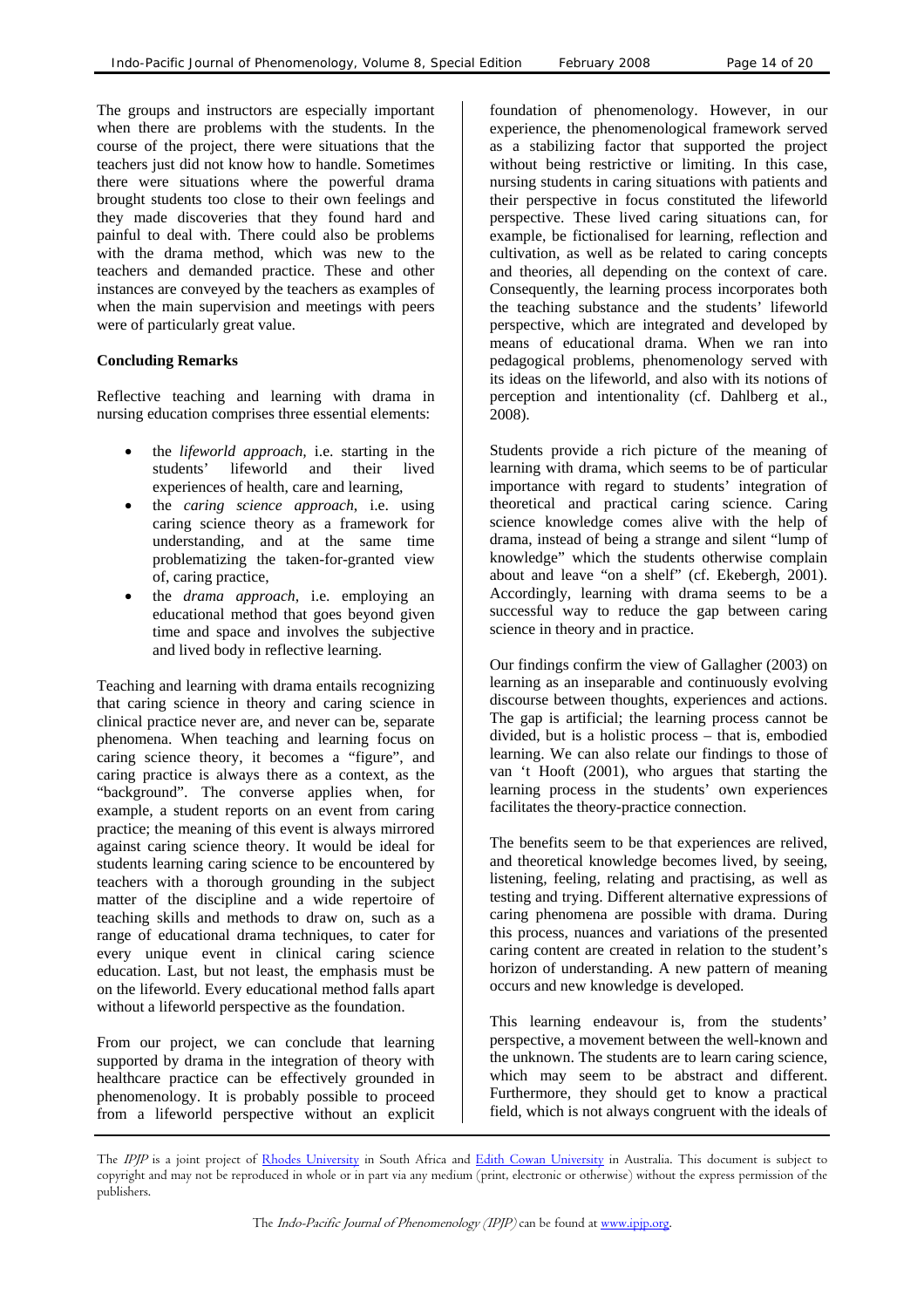caring science. To enter unknown areas is a prerequisite for learning, about that there is no doubt. At the same time, it is obvious that this condition might create insecurity, anxiety, and fear, as is confirmed by the findings of this study. Students take a risk in showing and encountering previously unknown dimensions of themselves (cf. Williams, 2000). Courage is necessary if growth is to occur. The responsibility, however, cannot lie only with the students. Learning with drama requires, according to our findings, good teachers.

Teachers have to be equilibrists, balancing on a tight rope that connects the three approaches of lifeworld, caring science and drama pedagogy. Their own support structure, in the form of group meetings with peers and their instructors (supervisors), is thus of crucial importance. Ideally, all their needs should be met by the same supervisor. Our experience from the project indicates that all instructors must know caring science, as that is the substance of nursing. In our project, the drama instructor focused exclusively on teaching drama while another instructor dealt with caring science issues. This sometimes became an obstacle for the teachers, in that they had to make the connections between caring science and the use of drama for themselves.

Teachers in the DRACAR project were affected by the drama they taught. Their encounters with the students during the drama sessions seemed to contribute to their own development, as teachers as well as individuals. Their sensitivity to the needs of the students seemed to increase when drama was involved, and they also learned how to be flexible in their use of different pedagogical tools. Descriptions from teachers convey how important it is that there is an open learning dialogue, with the students' lifeworld and the caring science substance in focus. In such an educational context, educational drama can find its right place, and support the students' reflection and learning.

There is no doubt that drama is an important tool in teaching/learning caring science in nursing education, but our experience from the project is that it can take over and preoccupy the teachers in a less beneficial way. In all scientific areas, there is a partiality for method, which is supposed to guarantee objectivity, order, and a systematic approach. Gadamer (1960/ 1989) warns against this "naive faith in method" (p. 358). He argues that intersubjective communication should, instead, be directed by, firstly, an honest wish to be open to each other. Further, he strongly argues that intersubjective communication is to be led by the subject matter. This is exactly what was revealed in the DRACAR project. There was an aim to be led by

the subject matter, the learning of caring science, but sometimes teachers became preoccupied by the practice of drama as method, which was allowed to take over.

Within educational drama, there is a great belief in the creative power of the drama exercises, as is confirmed by our study. Our findings, however, also point out that an exaggerated belief in its supremacy might be precarious. In the interviews, students explain how they were sometimes "tired of" drama, and instead wanted to "just talk". Sensitive and experienced teachers, proceeding from a lifeworld perspective on learning, will, however, monitor this risk.

Allowing drama to take over could, of course, be due to the teachers' lack of experience of drama, and perhaps this problem decreases as they become more accustomed to the activity. According to McAlpine and Weston (2000), teachers need to have both experience and knowledge to be able to reflect on their pedagogical strategies and to monitor their teaching to support the students' learning. They argue that a conscious approach, founded on experiencebased knowledge about teaching and learning, is a prerequisite for teachers to become flexible and willing to take risks by moving beyond the original pre-class plans. Translating this notion to teaching with drama suggests that teachers become more skilful over time, by turning their experiences of drama supervision into knowledge about learning, with the help of reflection. This enables them to improve their reflective ability on their drama activities in a supervision session and consequently to be more open to the students' individual needs and understanding, instead of merely monitoring the drama method (cf. van Manen, 1993).

However, the tendency to over-emphasize "the method" might be a more general problem, which also appears in relation to other educational strategies, such as reflection. During the last decades, reflection has been recognized and used as a technique or method in the educational area. Diary writing, critical incidents and action learning groups are examples of pedagogical models that use critical reflection as a tool for learning. None of these models, however, seems to support learning in a sufficient way. Obstacles to expressing experiences in diary writings relate to a lack of writing skills, inadequate expressive skills, or the inability to confront comfortable assumptions, which lead to obstructing instead of facilitating learning (Heath, 1998; Wellington, 1996). Experiences of using critical incidents show that students do not evolve in their ability to reflect and do not form new understanding. The critical reflection

The IPJP is a joint project of Rhodes University in South Africa and Edith Cowan University in Australia. This document is subject to copyright and may not be reproduced in whole or in part via any medium (print, electronic or otherwise) without the express permission of the publishers.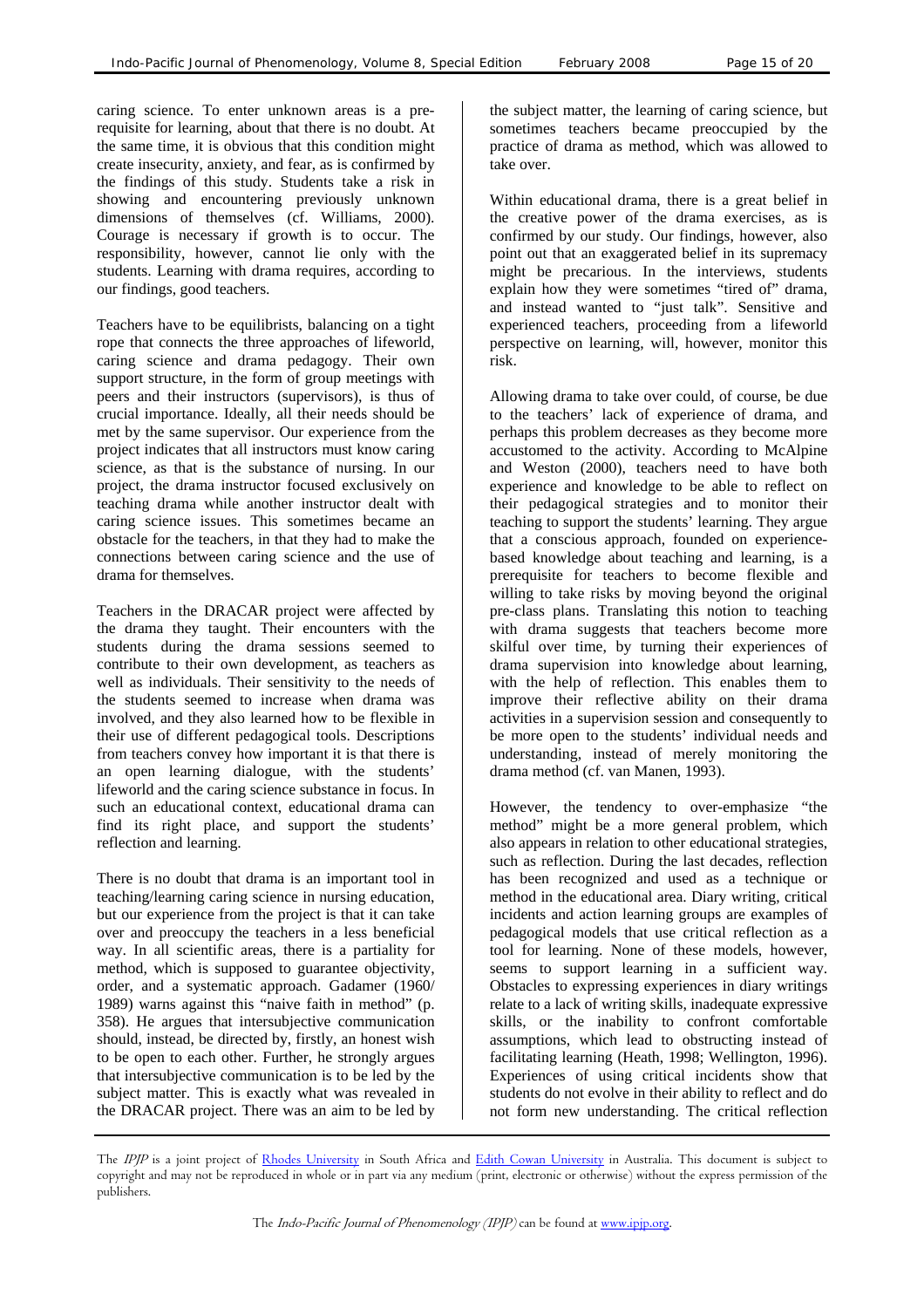may sometimes end up in ambiguous and unclear learning for some students (Hunt, 1996). Action learning groups (Graham, 1995) have the potential to help the students to associate, integrate, validate and appropriate new meanings produced by experiences. However, reflection skills used in the classroom do not always correlate with performance in the praxis field or with the student's praxis reality (Lee  $\&$ Sabatino, 1998). Stein (2005) is critical of the emphasis on teaching critical reflection and has come to the conclusion that the use of critical reflection has more success in the classroom than in clinical practice.

Having noted the criticisms and reservations, we can nevertheless conclude that, in general, the practice of drama and reflection seems to be an important tool for students' learning of caring science. There are also other reports of findings similar to our own (cf. Avis & Freshwater, 2006; O'Callaghan, 2005). Critical reflection is shown as one aspect of a solid foundation for knowledge development, and something that includes personal learning and development. Crowe and O'Malley (2006) would endorse this statement by pointing to developments in the teaching of critical reflection skills to nursing students. Furthermore, experiential learning has been developed and studied in the context of nursing training (Welch, Jeffries, Lyon, Boland, & Backer, 2001), with the findings indicating that experiential learning strengthens analytical skills and a more holistic approach to care. Reflection is seen as an invaluable part of experiential learning, and, according to these findings, encouragement of reflection helps students to identify what they have learned.

As we have touched upon above, it is commonly considered that reflection is a tool for turning experiences into learning and knowledge (Johns, 1998; McAlpine & Weston, 2000; Schön, 1995; Zeichner, 1994), and that reflection can, for example, be practised in action (cf. Schön, 1995). This seems to be an over-simplified notion of how learners acquire knowledge, and perhaps this problem can help us see a pattern in the seemingly contradictory views on reflection. The DRACAR project demonstrates the importance of a theoretical framework that serves as a background or foundation for the reflection of lived experiences. The theoretical caring science ideas and concepts are tools with which to organize both the experiences and reflections, and that thus encourage the learning of how to effectuate good care and support patients' well-being. The project also shows that students sometimes must withdraw from the activities and sit down and then be supported to reflect upon their experiences. This understanding was shown early on by van Manen (1990), who

argues that it is not possible to experience something whilst reflecting on the experience: "our anger dissipates as soon as we try to analyze it whilst experiencing the anger". Consequently, reflection is not possible *in* action, but only *upon* action. This has implications for student learning in vocational, practice-based programmes. It means, for example, that, after being involved in an activity, it may be desirable to reflect on the experience in order to gain a deeper understanding of a specific situation. Van Manen (1977) was also one of the scholars who early on recognized the importance of reflection. The normal attitude for professionals in their daily work is, according to van Manen, mostly characterized by routines. The practice meanings and activities are "taken for granted" and lack a critical stance. However, with an open-minded attitude, teachers are able to see the "otherness" in every teaching situation, which is a prerequisite when challenging learners' pre-understanding. In this way, teachers become aware of the world of others, both patients' and students', which affects caring as well as learning activities in the caring context. This includes a developed self-understanding, which enables an understanding of reality, and that is not the same as "to know" (van Manen, 1977).

Reflection can be interpreted as playing a central role in learning, supporting a holistic view of learning by linking lifeworld, theory and practice together. There are other studies pointing to the practice of reflection models that are based on theoretical concepts from a nursing theory – for example, Parse's Theory of Human Becoming (1981, 1998) – and the adherent teaching-learning process. The purpose of the studies was to illustrate how nursing students develop an understanding of the meanings of theoretical concepts, and how they interweave them with practice, with the purpose of reaching a deeper understanding of caring (Mitchell, 2002). In one study, the focus was on learning through the patients and lived knowledge, in order to deepen the meaning of caring concepts (Milton, 2003). A reflective journaling process was also developed from this theory-based perspective, which provides for a selfcritical process that enhances personal growth (Letcher & Yancey, 2004).

In addition to the above, we want to emphasize that students must be given enough scope for embodied reflection on their experiences, the knowledge that is in play, and their learning. No teaching session should pass without room for reflection. However, an essential conclusion that can be drawn from the above is that, if the emphasis is on applying a teaching method without enough concern for the student's perspective in the learning process, the educational

The IPJP is a joint project of Rhodes University in South Africa and Edith Cowan University in Australia. This document is subject to copyright and may not be reproduced in whole or in part via any medium (print, electronic or otherwise) without the express permission of the publishers.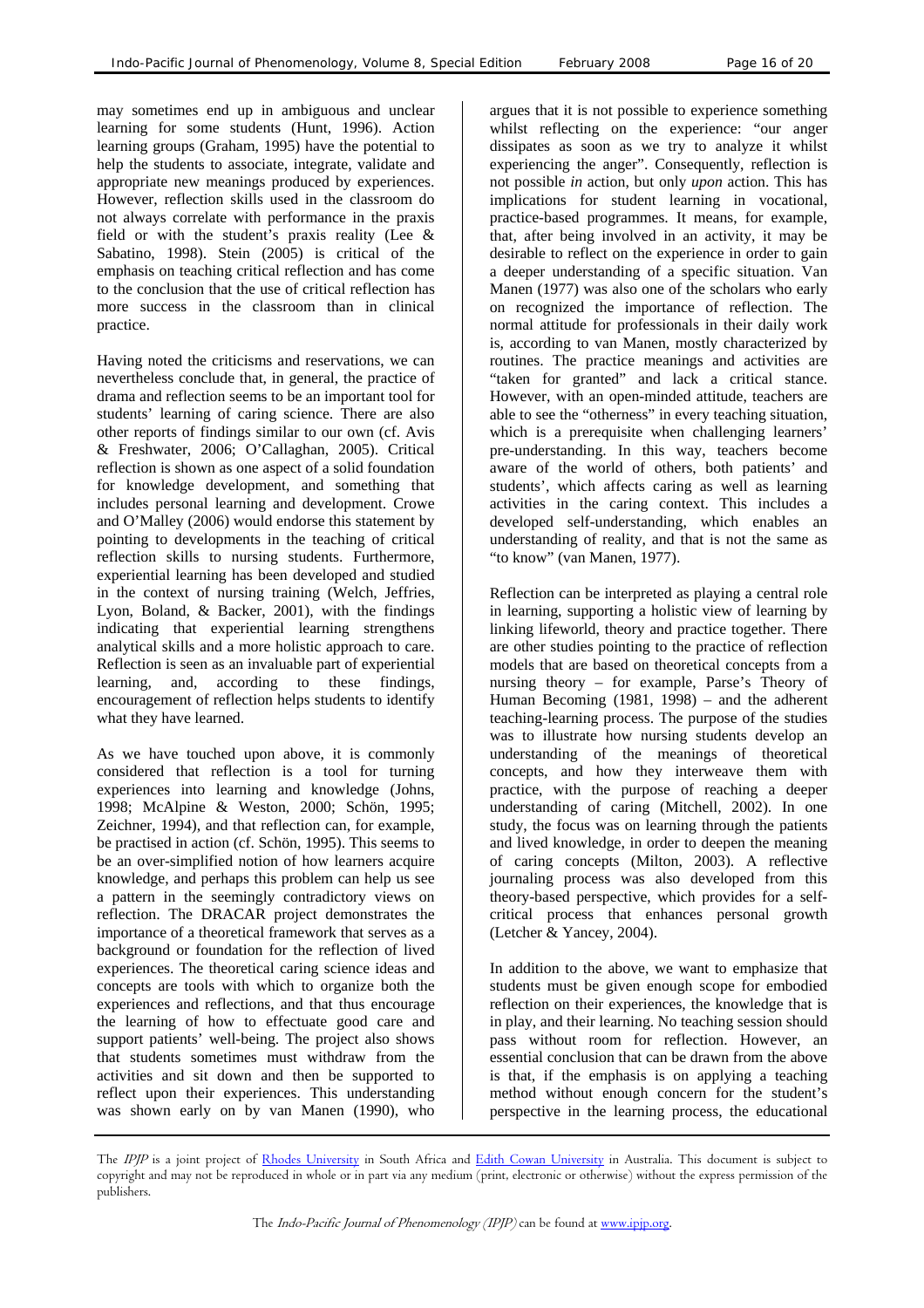strategies have little influence on the learning, even if the method should have the potential to support learning. The individual student's lifeworld can thus be seen as the basis of learning (cf. Bengtsson, 2005; Ekebergh, 2001; van Manen, 1993; Wenestam, 1997). Every teacher must be open and sensitive to the unique lifeworld that each student expresses if the teaching and learning of caring science is to be successful. There is no method that can supersede the importance of lifeworld sensitive approaches.

Lifeworld- and substance-oriented learning with

drama is a powerful but, at the same time, demanding activity to participate in. It requires that both teachers and students are willing to invest "a little extra". Teachers must accept themselves as learners. Students cannot only learn for the tests, for the grades. They cannot choose any short cuts in the learning of caring science. Both students and teachers have to invest more than usual, but they also acquire more in response to learning and teaching of this nature. If they take this risk, they get to know themselves and they grow as individuals, at the same time as their understanding of caring science grows.

#### **About the Authors**

Karin Dahlberg (RN, EdD, PhD) is professor and scientific leader of the Centre for Lifeworld Research (LIFE) in the School of Health Sciences and Social Work at Växjö University, Sweden. With a foundation in continental philosophy and phenomenology, LIFE focuses on existential aspects of health, suffering and well-being. A main focus of Prof Dahlberg's research is on epistemological and methodological aspects of human science and health science. This research interest has been the focus of several publications in accredited international journals, as well as of a chapter in P. D. Ashworth & M. C. Chung (Eds.), *Phenomenology and Psychological Science: Historical and Philosophical Perspectives* (New York: Springer) and a book, *Reflective Lifeworld Research*, co-authored by K. Dahlberg, H. Dahlberg and M. Nyström, the 2nd edition of which was published in 2008 (Lund: Studentlitteratur). Professor Dahlberg is frequently invited to present lectures, courses and workshops on Reflective Lifeworld Research in Europe as well as in the USA.





Margaretha Ekebergh (RN, EdD, PhD) is an Associate Professor in the School of Health Sciences and Social Work at Växjö University, Sweden. In addition to being responsible for the doctoral programme in caring science, focusing on Lifeworld-led Care and Health, she also heads the unit for Lifeworld-led Education within Caring Science Didactics, where her focus is on the process of intertwining caring theory and caring praxis with the learner's lifeworld. Prof Ekebergh's current research revolves around studies of an innovative nature aimed at testing and further developing a model for learning support in the caring science context. This research encompasses studies of different didactic ideas and strategies for the learning process of caring science in theory and praxis, as well as of how caring science theory becomes visible in approach, language and actions in the practical caring context.

#### **References**

- Andrews, M., Gidman, J., & Humphreys, A. (1998). Reflection: Does it enhance professional nursing practice? *British Journal of Nursing, 7*(7), 413–417.
- Avis, M., & Freshwater, D. (2006). Evidence for practice, epistemology, and critical reflection. *Nursing Philosophy, 7*(4), 216–224.
- Bengtsson, J. (1993). *Sammanflätningar: Husserls och Merleau-Pontys fenomenologi* [Intertwinings: The phenomenology of Husserl and Merleau-Ponty]. Göteborg, Sweden: Daidalos.

The IPJP is a joint project of Rhodes University in South Africa and Edith Cowan University in Australia. This document is subject to copyright and may not be reproduced in whole or in part via any medium (print, electronic or otherwise) without the express permission of the publishers.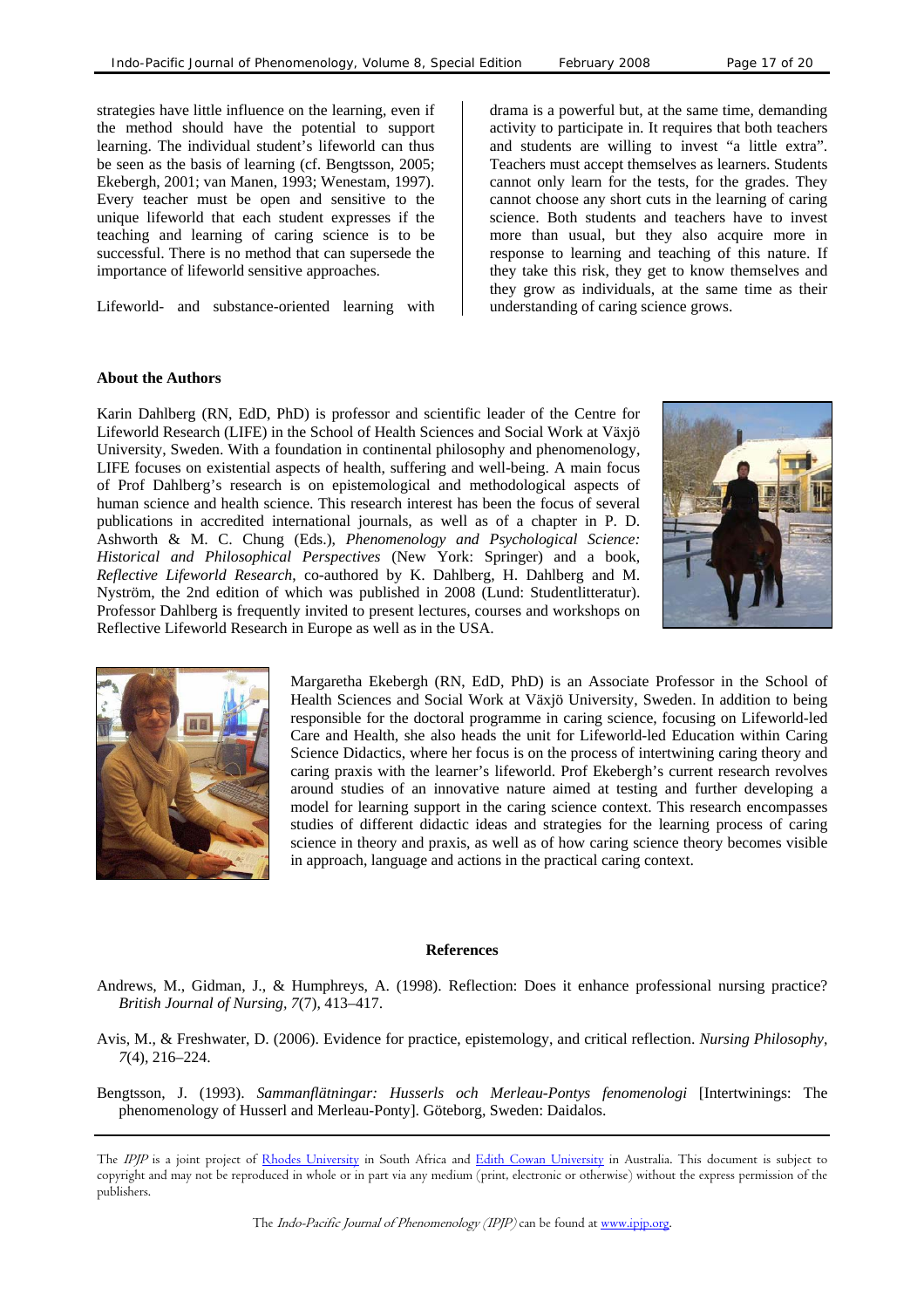Bengtsson, J. (2005). *Med livsvärlden som grund* [Lifeworld as the foundation]. Lund, Sweden: Studentlitteratur.

- Brasell, B., & Vallance, E. (2002). Clinical practice/education exchange: Bridging the theory-practice gap. *Nursing Practice in New Zealand, 18*(1), 17–26.
- Crowe, M., & O'Malley, J. (2006). Teaching critical reflection skills for advanced mental health nursing practice: A deconstructive-reconstructive approach*. Journal of Advanced Nursing, 56*(1), 79–87.
- Dahlberg, H., & Dahlberg, K. (2003). To not make definite what is indefinite: A phenomenological analysis of perception and its epistemological consequences. *Journal of the Humanistic Psychologist, 31*(4), 34–50.
- Dahlberg, K. (2006a). The essence of essences: The search for meaning structures in phenomenological analysis of lifeworld phenomena. *International Journal of Qualitative Studies on Health and Well-being*, *1*(1), 11–19.
- Dahlberg, K. (2006b). 'The individual in the world the world in the individual': Towards a human science phenomenology that includes the social world. *Indo-Pacific Journal of Phenomenology, 6*(Special Edition), 1–9. Available at: www.ipjp.org
- Dahlberg, K., & Dahlberg, H. (2004). Description vs. interpretation: A new understanding of an old dilemma in human science research. *Journal of Nursing Philosophy, 5*(3), 268–273.
- Dahlberg, K., Dahlberg, H., & Nyström, M. (2008). *Reflective lifeworld research* (2nd rev. ed.). Lund, Sweden: Studentlitteratur.
- Dahlberg, K., Segesten, K., Nyström, M., Suserud, B-O., & Fagerberg, I. (2002). *Att förstå vårdvetenskap* [Understanding caring science]. Lund, Sweden: Studentlitteratur.
- Davhana Maselesele, M., Tjallinks, J. E., & Norval, M. S. (2001). Theory-practice integration in selected clinical situations. *Curationis: South African Journal of Nursing*, *24*(4), 4–9.
- Ekebergh, M. (2001). *Tillägnandet av vårdvetenskaplig kunskap: Reflexionens betydelse för lärandet* [Acquiring of caring science knowledge: The importance of reflection for learning]. Åbo, Finland: Åbo Academy Press.
- Ekebergh, M., Lepp, M., & Dahlberg, K. (2004). Reflective learning with drama in nursing education: A Swedish attempt to overcome the theory-praxis gap. *Nurse Education Today*, *24*(8), 622–628.
- Fealy, G. M. (1999). The theory-practice relationship in nursing: The practitioners' perspective. *Journal of Advanced Nursing*, *30*(1), 74–82.
- Gadamer, H. G. (1989). *Truth and method* (2nd rev. ed.) (J. Weinsheimer & D. Marshall, Trans.). New York: The Crossroad Publishing Corporation. (Original work published 1960)
- Gallagher, P. (2003). Re-thinking the theory-practice relationship in nursing: An alternative perspective*. Contemporary Nurse*, *14*(2), 205–210.
- Gassner, L. A., Wotton, K., Clare, J., Hofmeyer, A., & Buckman, J. (1999). Theory meets practice. Evaluation of a model of collaboration: Academic and clinician partnership in the development and implementation of undergraduate teaching. *Collegian: Journal of the Royal College of Nursing Australia*, *6*(3), 14–22.
- Graham, I. W. (1995). Reflective practice: Using the action learning group mechanism. *Nurse Education Today*, *15*(1), 28–32.
- Heath, H. (1998). Keeping a reflective practice diary: A practical guide*. Nurse Education Today*, *18*(7), 592–598.
- Hunt, C. (1996). Function, fascination, and facilitation of reflective practice in continuing professional education. In M. Zukas (Ed.), *Diversity and Development: Futures in the Education of Adults. Proceedings of the 26th Annual Conference of the Standing Conference on University Teaching and Research in the Education of Adults*

The IPJP is a joint project of Rhodes University in South Africa and Edith Cowan University in Australia. This document is subject to copyright and may not be reproduced in whole or in part via any medium (print, electronic or otherwise) without the express permission of the publishers.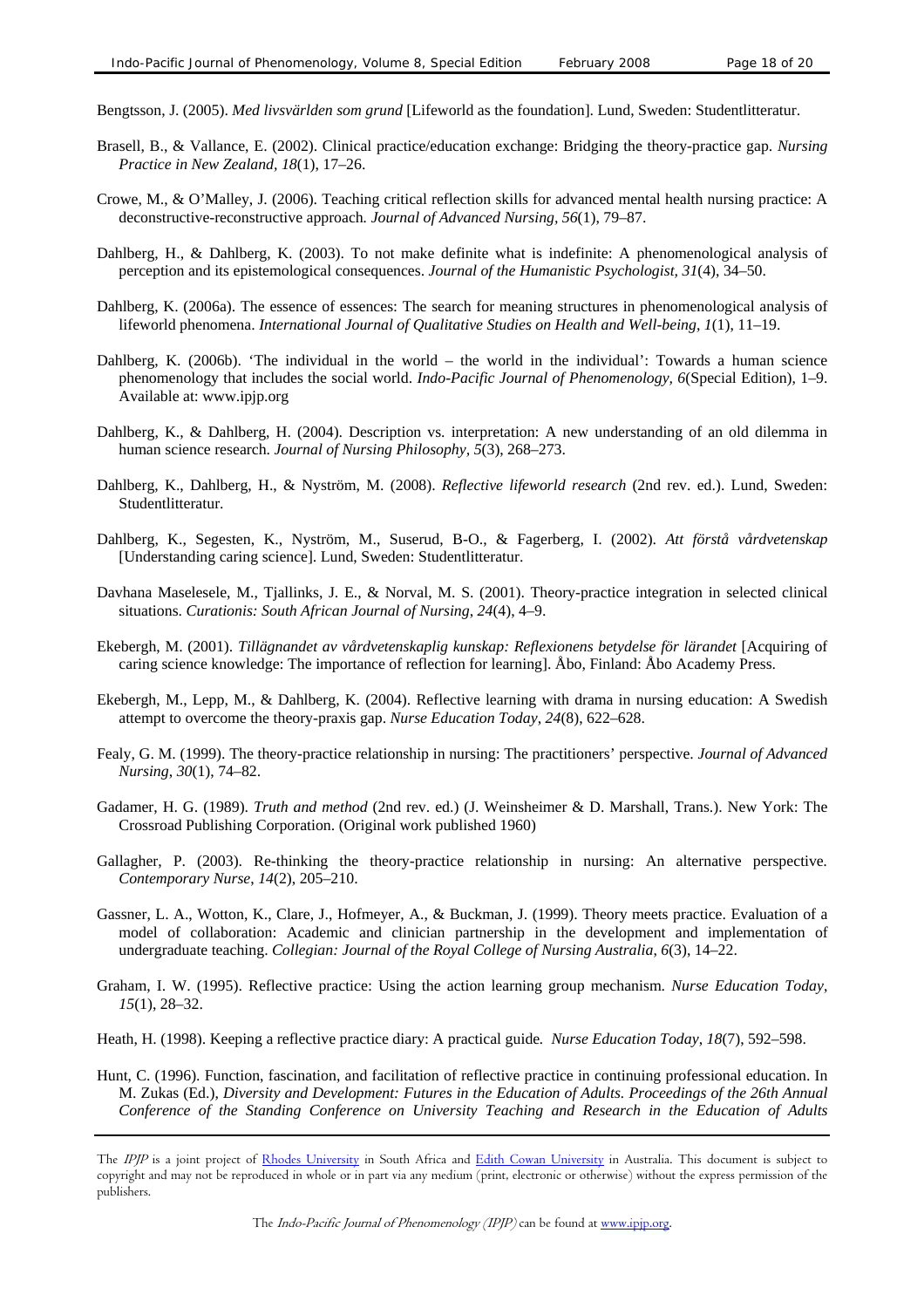*(SCUTREA)* (pp. 93–96). Leeds, England: University of Leeds Press.

- Husserl, E. (1973). *Experience and judgment* (L. Landgrebe, Ed., & J. S. Churchill & K. Ameriks, Trans.). Evanston, IL: Northwestern University Press. (Original work published 1939)
- Johns, C. (1998). Illuminating the transformative potential of guided reflection. In C. Johns & D. Freshwater (Eds.), *Transforming nursing through reflective practice* (pp. 78–90). Oxford, UK: Blackwell Science Ltd.
- Lee, D., & Sabatino, K. (1998). Evaluating guiding reflection: A U.S. case study. *International Journal of Training and Development, 2*(3), 162–170.
- Lepp, M. (1998). *Pedagogiskt drama med fokus på personlig utveckling och yrkesmässig växt: En studie inom sjuksköterske- och vårdlärarutbildningen* [Educational drama with focus on personal development and professional growth: A study carried out in nurse training and nurse tutor education] (Studia Psychologica et Paedagogica, No. 133). Stockholm, Sweden: Almqvist & Wiksell International.
- Letcher, D. C., & Yancey, N. R. (2004). Witnessing change with aspiring nurses: A human becoming teachinglearning process in nursing education. *Nursing Science Quarterly, 17*(1), 36–41.
- McAlpine, L., & Weston, C. (2000). Reflection: Issues related to improving professors' teaching and students' learning. *International Sciences*, *28*, 363–385.
- Merleau-Ponty, M. (1995). *Phenomenology of perception* (C. Smith, Trans.). London, UK: Routledge. (Original work published 1945)
- Milton, C. L. (2003). A graduate curriculum guided by human becoming: Journey with the possible. *Nursing Science Quarterly, 16*(3), 214–218.
- Mitchell, G. J. (2002). Learning to practise the discipline of nursing. *Nursing Science Quarterly, 15*(3), 209–213.

O'Callaghan, N. (2005). The use of expert practice to explore reflection*. Nursing Standard, 19*(39), 41–47.

Parse, R. R. (1981). *Man-living-health: A theory of nursing.* New York: Wiley.

- Parse, R. R. (1998). *The human becoming school of thought: A perspective for nurses and other professionals*. Thousand Oaks, CA: Sage.
- Polanyi, M. (1966). *The tacit dimension.* London, UK: Routledge & Kegan Paul.
- Rolfe, G. (1996). *Closing the theory-practice gap: A new paradigm for nursing*. Oxford, UK: Butterworth-Heinemann Ltd.
- Rolfe, G. (1997). Beyond expertise: Theory, practice and the reflexive practitioner. *Journal of Clinical Nursing*, *6*(2)*,* 93–97.
- Schön, D. (1995). *The reflective practitioner: How professionals think in action*. Aldershot, UK: Arena.
- Stein, D. (2005). *Teaching critical reflection.* Retrieved from http://www.inspiredliving.com/business/reflection.htm
- Van Manen, M. (1977). Linking ways of knowing with ways of being practical. *Curriculum Inquiry*, *6*(3), 205–228.
- Van Manen, M. (1990). *Researching lived experience: Human science for an action sensitive pedagogy*. London, Ontario, Canada: The Althouse Press.

Van Manen, M. (1993). *The tact of teaching*. London, Ontario, Canada: The Althouse Press.

Van 't Hooft, M. (2001, February*). Making theory-practice connections in a social studies methods course: A case* 

The IPJP is a joint project of Rhodes University in South Africa and Edith Cowan University in Australia. This document is subject to copyright and may not be reproduced in whole or in part via any medium (print, electronic or otherwise) without the express permission of the publishers.